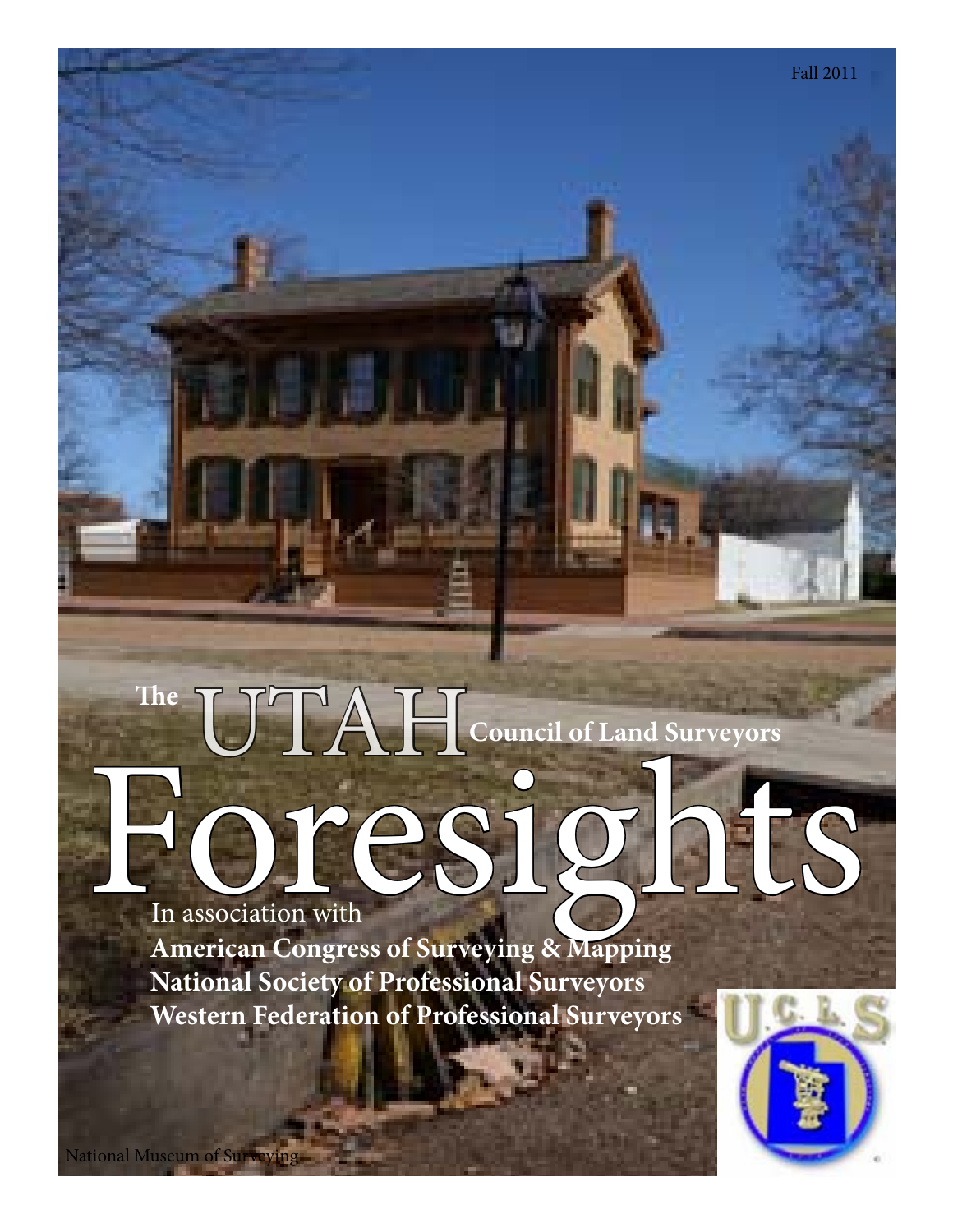#### **UCLS Chapter Officers**

#### **Book Cliffs Chapter**

President Scott Bishop Vice President Arthur LeBaron Chapter Rep Ken Hamblin Sec/Treasurer Roger Bundy

| President      | David Bronson  |
|----------------|----------------|
| Vice President | Same Cantrell  |
| Chapter Rep    | David Kay      |
| Sec/Treasurer  | Arneldon Davis |

#### **Color Country Chapter**

#### **Golden Spike Chapter**

President Gary Ratcliff Vice President Alan Sibson Chapter Rep Dan Knowlden Jr. Sec/Treasurer Dan Knowlden

#### **COMMITTEES**

Presdient David K. Balling Vice President Mathew Murdock Chapter Rep Dallas Buttars Sec/Treasurer Doug Graham

#### **Salt Lake Chapter**

President Mike Withers Vice President Steve Dale Chapter Rep Jeff Searle Sec/Treasurer David Mortensen

#### **Timpanogos Chapter**

LEGISLATION: Dale Robinson EDUCATION: Gary Christensen PUBLICATION: Steven Keisel STANDARDS AND ETHICS: Matt Clark PUBLIC RELATION/MEMBERSHIP: James Couts TESTING: Von Hill WORKSHOP AND CONVENTION: Scott Bishop HISTORICAL: Kevin Bishop CONSTRUCTION SURVEY: Lance Greer / Russ Flint

## **Chairman's Message**

 What a great summer this has been for surveying...ok, maybe we could all be a little more busy... and maybe we could all use more cash flow coming in... and maybe we could all use more clients busting down our doors looking for a survey... but I'm talking about the Utah Summer we have just gone through. In my short 17 year career in surveying, I have never seen such a beautiful and mild summer. As our short summer comes to a close, I just want to remind everyone to be safe out there. Just as summer has its pitfalls such as heat exhaustion and dehydration, winter has its own pitfalls. So be safe out there. Always carry plenty of water, a first aid kit, and always have the correct tools to get a stuck truck out of the mud!

 As we smoothly transition into the fall months, you will no doubt be approached about being put on a ballot for an office in the Utah Council of Land Surveyors. I was approached many times before I actually decided to run for an officer position. I couldn't keep saying no to my peers every year, so in 2007 I ran for Salt Lake Chapter Vice President, knowing I wouldn't need to do much. That year was very eye opening for me. Even though I wasn't an executive board member, I got to see and participate on a chapter level like I have never been able to. I actually had input on chapter luncheons, luncheon locations, topics of interest, helping with directives from the executive board, etc. The following year I was the Chapter President, and of course this year I'm current State Chair. Every step of the way has been more and more enlightening. An organization I once thought was run by only a few people on the top is completely inaccurate description, but of course I would never have known this had I not stepped up to the plate and started to participate. I strongly encourage each and every one of you to either run for office, or maybe even more importantly, get involved on the committee level where the real work of the UCLs is done. There are many committees of the UCLS that need a lot of support. My challenge to you is to get involved in 2012. You won't be disappointed...and besides, it's always fun to hang out with fellow surveyors. Many of you may already know about

Utah Valley University's Bachelor of Sci ence program in Geomatics and it is with

## **Timpanogos President** Gary Ratcliff

great pleasure that I am able to announce that this fall will be UVU's first semester with the full Bachelor program in action. Best of all, Dan Perry (who recently received his license) at UVU has worked tirelessly with SLCC to make sure that a multitude of the credits that many of you have earned from SLCC can be transferred to UVU. For those of you wanting to transfer to UVU, one piece of advice Mr. Perry has for students is to make sure you get more education in general Math and English at SLCC (or any other institution). This is because in an Associates of Science program you don't get the general education that you need for a Bachelor of Science program. It will save you time and effort before you transfer your credits to UVU. UVU's program is going to be a great addition to the State of Utah which will no-doubt shape the future of the next generation of surveyors (just as SLCC has done). Of course nothing can take away from good old fashion field experience, but nothing can also take away from having a Bachelor of Science degree, either. In fact, I've already registered with UVU and am in the process of transferring my credits. I would love to have some of you guys I went to SLCC with, join me at UVU to expand our education in Surveying/Geomatics. For more information on UVU's program, visit http://www.uvu.edu/ geomatics/. Also visit SLCC's program at http://www.slcc.edu/surveying/.

 As I wrap this chairman's message up, I want each and every one of you to know that you can contact me for any reason regarding the UCLS. Whether it's good, bad, or just to talk shop, feel free to contact me. You, the members of this organization, have voted me into this position and I am accountable to you. So if you have something on your mind, don't hesitate to say it. I can always be reached at mikenadeau. ucls@gmail.com.

 With this edition's quote, I leave you with the words of Plato, "Wise men talk because they have something to say; fools talk because they have to say something"

 So with that quote, I will close this message. Have a prosperous and safe Fall!

-Michael Nadeau, PLS/CFedS

**Did You Know:** the Public Relations, Membership, and Historical Committees have a new Committee Chair?

## 2 Fall 2011/ Utah Foresights www.ucls.org



#### **UCLS Executive Board 2011**

#### **State Chair**

Michael W. Nadeau 5226 W. Ashland Rose Dr. Herriman, UT 84065 (801) 569-1315 mnadeau@merid-eng.com

**State Chair Elect** Brad Mortensen 3268 S. 930 W. Syracuse, UT 84075  $(801)$  363-5605 bmortensen@classoc.com

**Past State Chair** Jerry Allred PO Box 605 Duchesne, UT 84021 (435) 738-5352 jdallred@ubtanet.com

**NSPS Governor** Steven Keisel 604 S. Blossom Circle Fruit Heights, UT 84037 (801) 468-2043

svkeisel@gmail.com

#### **West Fed Representative** Ronald Whitehead 1801 N. Wittwer Lane Santa Clara, UT 84765 (435) 634-5780 ronw@washco.state.ut.us

#### **Book Cliffs Chapter President**

David Bronson PO Box 416 Monticello, UT 84535 (435) 587-3234 dabronson@sanjuancounty.org

**Book Cliffs Chapter Representative** David Kay 85 S. 200 E. Vernal, UT 84078 (435) 789-1017 dkay@uintahgroup.com

#### **UTAH COUNCIL OF LAND SURVEYORS**

PO BOX 1032, SALT LAKE CITY, UT 84110 Phone: 801-964-6192 / Fax: 801-964-6192 / E-mail: ucls@ucls.org Internet Address: www.ucls.org

#### **Color Country President**

1593 W. Southern Homestead Blvd.

Scott Bishop Enoch, UT 84721 (801) 369-3221 sbishop@horrocks.com

#### **Color Country Chapter Representative** Kenneth Hamblin 59 N. 2120 E. Circle

St. George, UT 84790 (435) 673-3075 khamblin@infowest.com

#### **Golden Spike President**

David K. Balling 198 E. Shadowbrook Lane Kaysville, UT 84037 (801) 295-7237 dkballing@msn.com

#### **Golden Spike Chapter Representative** Dallas Buttars

4646 S. 3500 W. Suite 300 West Haven, UT 84401 (801) 731-4075 isurveying@aol.com

#### **Salt Lake President**

Mike Withers 8886 S. 2700 W. West Jordan, UT 84088 (801) 243-2671 thecornerfinder@gmail.com

#### **Salt Lake Chapter Representative**

Jeff Searle 1975 W. 6440 S. West Jordan, UT 84084 (801) 569-1315 jsearle@merid-eng.com

695 N. 100 W. Springville, UT 84663 (801) 851-8669 gary.ucpw@utah.gov

#### **Timpanogos Chapter Representative**

Dan Knowlden Jr. 563 N. 1420 E. Spanish Fork, UT 84660 (801) 955-5606 danjr@epiceng.net

#### **Administrative Secretary** Susan Merrill PO Box 1032 Salt Lake City, UT 84110

(801) 964-6192 www.ucls.org

#### INDEX to SHEETS

2 Chairman's Message 3 Executive Board / Index to Sheets 4 From the Editor 5 Susan Merrill 6 Trimble TSC3 Add 7 Chapter Report 8 Leica GNSS Add 9 Committee Report 10 Committee Report Cont 11 DOPL Complaint/Aerographics 12 Fall Forum 13 Museum of Surveying 14 Museum of Surveying cont. 15 Museum of Surveying Membership Drive 16 Museum of Surveying Application 17 Topcon Add 18 Acquiesence 19 Acquiesence cont. 20 NSPS Letter / Monson Add 21 Geologist Report to theBoard 22 DOPL Board Meeting 23 DOPL Meeting cont. 24 UCLS Letter to DOPL 25 Obituaries 26 Board of Governors Minutes 27 Board of Governors cont. 28 Board of Governors cont. 29 Board of Governors cont.

30 UCLS Membership Application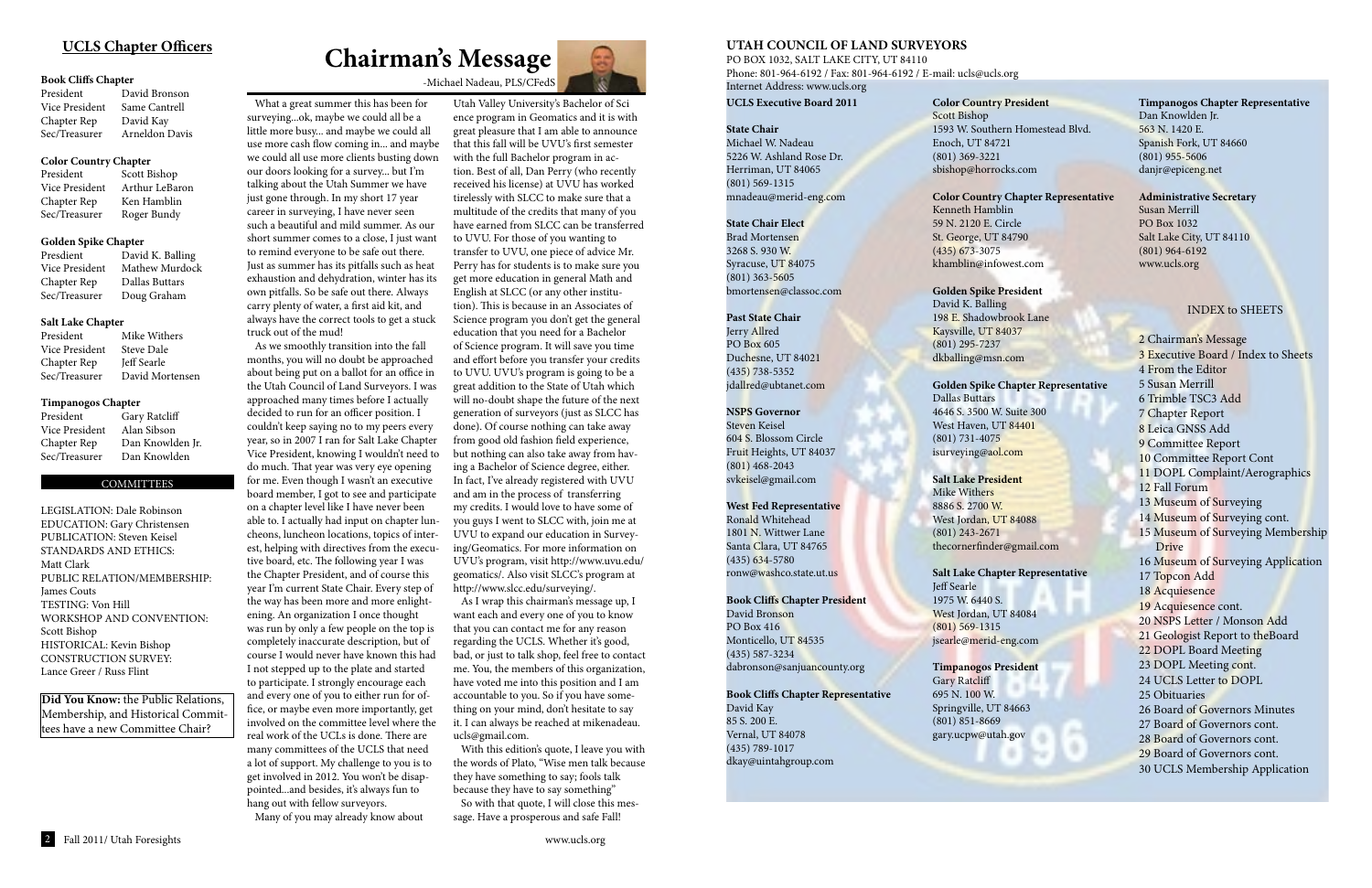Welcome to the fall publication of the UCLS *Foresight* magazine. Within this edition, you will read about the activities of your Chapter and the accomplishments or our committees. Hopefully, the reports are a review of what you have done - not what you should have done.

 Weber County Surveyor Ernest Rowley contributed an interesting article about the National Museum of Surveying. Yes, Virginia, there is a National Museum of Surveying and it is located in downtown Springfield Illinois - a destination that a true surveyor would include on their must see before they die list. Someday, I hope my travels provide me an opportunity to visit the museum. My kids suggest I am already ancient and should therefore be placed in a museum. UCLS has supported the museum by donating funds and contributing our logo.

 In case you have not noticed - the average age of we surveyors has been getting older. Several years ago, NSPS conducted a survey of surveyors and found the medium age of licensed land surveyors to be 46.2 years old. Many of our members, myself included, have passed the apex of that curve and now struggle to keep up with the younger, educated, and technologically advanced generation. However, it is fortunate that we are smarter, better looking, and more humble than this younger generation.

 If you grew up without a cell phone, you are in my age bracket. There was no internet, texting, or facebook. To correspond with others, we had to write a letter, using a pen, address it with a 10-cent stamp, walk to the post office, and hopefully the recipient would receive it in a week or less. We did not have the luxury or convenience of googleing a subject. No, if we wanted to know something, we had to walk to the library, look it up in a card catalog, check out a book, and then read the darn thing.

 There were no IPods, MP3s or Napster. If you wanted to steal music, you had to walk to the record store and shoplift it yourself- or try to record it from the AM radio. Unfortunately, the DJ usually talked at the beginning or ending of songs, thereby screwing it up. It was a terrible day indeed when your tape deck ate your prized 8-tract or cassette tape rendering them useless.

 We had no Play station, Xbox, or Wie boxes with multiple game levels on high definition graphics to entertain and challenge us. No, we were intimidated by the game of pong, on an Atari system, that had one repeating pattern that got faster and faster until you lost.

 Would I want to grow up with the benefit and convenience of today's technology? That is such a hard and difficult question to answer. Although I am not proficient with all of its many options, I doubt I could survive without my cell phone but reprogramming that dang remote control is something that I could definitely do without.

As always, UCLS welcomes your comments, complaints, and suggestions.

#### *Foresight* **Advertising Policy**

 This publication is issued quarterly by the Utah Council of Land Surveyors (UCLS), as a service to the Land Surveying profession of the state of Utah. *The Foresight* is an open forum for all surveyors, with an editorial policy predicated on the objectives of the UCLS Bylaws.

 The publication is provided to UCLS members and similar organizations on complimentary basis. *The Foresight* is not copyright protected, therefore articles, except where specifically copyright noted, may be reprinted with proper credit given. Written permission to reprint copyrighted material must be secured from the author.

 Articles appearing in *The Foresight* publication do not necessarily reflect the viewpoint or endoresement of UCLS, its officers, Board of Directors, or the editor. Articles are published as a service to its members, the public, and for the betterment of the surveying profession.

 UCLS reserves the right to not publish article or advertisement submissions that may be in poor taste or contrary to the policies and objectives of UCLS. No responsiblity will be assumed for errors, misquotes, or deletions as to content.

 All submissions must be in digital form, furnished on a CD or emailed in a .doc, .pdf, .jpeg, eps, or .tiff format to Susan Merrill (smerrill@ucls.org)

Effective January 1, 2011, advertisement rates per issue are as follows:

|               | Full Page | $2/3$ Page | 1/2 Page | 1/4 Page | Business Card |
|---------------|-----------|------------|----------|----------|---------------|
| UCLS Member - | \$200.00  | \$150.00   | \$100.00 | \$50.00  | \$25.00       |
| Non-Member    | \$300.00  | \$250.00   | \$200.00 | \$100.00 | \$50.00       |

| Space Unity          | <b>Bleed Size</b>     | Trim Size             | Live Matter Size         |
|----------------------|-----------------------|-----------------------|--------------------------|
| Full Page            | $8-1/2 \times 10-3/4$ | $7-7/8 \times 10-1/2$ | $7 \times 9 - 3/4$       |
| 2/3 Page Vertical    | $5-3/8 \times 10-3/4$ | $5-1/4 \times 10-1/2$ | $4 - 5/8 \times 9 - 3/4$ |
| 1/2 Page Island      |                       |                       | $4 - 5/8 \times 7 - 1/4$ |
| 1/2 Page Horizontal  |                       |                       | $7 \times 4 - 3/4$       |
| $1-4$ Page           |                       |                       | $3-1/4 \times 4-3/4$     |
| <b>Business Card</b> |                       |                       | $2 \times 3 - 1/2$       |



#### *Tell us about yourself?*

 I grew up in Salt Lake City with three brothers and one sister. I am the youngest in my family. I went to East High School and then to Brigham Young University where I earned a Bachelor's Degree in Music. My instrument is voice and I enjoy singing. I am an alto and sound a lot like Karen Carpenter. I was privileged to be in the BYU A'Cappella choir under the direction of Dr. Ralph Woodward. I was able to travel to Israel and Greece with the choir.. During my time at BYU, I was able to go on a semester abroad to Vienna, Austria, and music major's dream. I spent almost six months studying there and was able to travel to many European countries during that time, including Germany, East Germany (that tells you how long ago it was), Italy, Czechoslovakia, Hungary, France, Switzerland and England. On a separate occasion I was also able travel toMonaco.

 My husband, David, and I share a love of music. We met in Mormon Youth Chorus and were married in 1988. David is a mechanical engineer working for Van Boerum & Frank Associates. We have four wonderful children: Nathan (21), Matthew (19), Christopher (18), and Jennifer (16). Nathan is serving an LDS mission in Toronto, Canada. Matthew is also serving an LDS Church service mission in The Netherlands and Belgium. Christopher is attending his first year of college at Utah State University and wants to study aerospace engineering. Jennifer is a junior at Cottonwood High School and wants to be a violin teacher.

 I enjoy music, of course, reading, crocheting, biking, swimming, hiking, and boating. Our family likes to spend time outdoors. I worked for a law firm for 25 years until 2009 doing various things, but mostly bookkeeping the last several years. I currently work part-time for the Utah Engineers Council and have done so for 16 years. I am happy to be working for the Utah Council of Land Surveyors part-time now as well and look forward to getting to know more of the membership as time goes by.

#### *What do you do as administrative secretary of UCLS?*

 As Administrative Secretary of UCLS, I do many different things. I field all calls and e-mails that come to the UCLS office; keep track of the finances and pay the bills; handle all memberships; handle registrations and support for the Fall Forum and the annual Conference; correspond with the UCLS membership and keep them informed of what is happening with UCLS and other land surveying issues; maintain the UCLS website; take minutes at UCLS Board meetings and provide communication information between members; and handle any applicable office duties for the UCLS office.

#### *What is the most common call or email you get from the membership of UCLS?*

 The most common call I receive from UCLS membership is from people who have forgotten their online user identification and password. I am happy to assist with this information so that members will utilize this valuable tool. The most common call I receive from the public is from people who want to have a survey done and are looking for a surveyor. The only way I can usually help them is to encourage them to either get a referral from a friend or check the phone book and then check the DOPL website for complaints.

#### *What is the most interesting thing you have learned about UCLS?*

 UCLS is a vibrant organization with a lot of talent and people who are willing to help. That is good to see in this time when so many professional associations are struggling to get people involved and willing to help. I was surprised to discover that UCLS provides such a valuable service to its members by providing many quality opportunities for them to grow in their profession and earn their professional development hours.

#### *What do you see in the future for UCLS?*

 I believe UCLS has a bright future as long as people continue to be willing to be involved and do their part to help the land surveying profession.

#### *What will be the biggest challenge for UCLS?*

 The biggest challenge for UCLS will be to maintain members in this time of economic difficulty. With companies cutting back on benefits and salaries stagnant, it will be more difficult for professional land surveyors to afford professional association membership, but Utah land surveyors have such a bargain with UCLS. Membership in UCLS is among the cheapest for land surveyors in the nation! **Take advantage of it!**

**Did You Know:** A maximum of eight hours per two-year period may be recognized at the rate of one hour for each hour served on committees or in leadership roles in any state, national or international organization for the development and improvement of the profession of professional land surveying.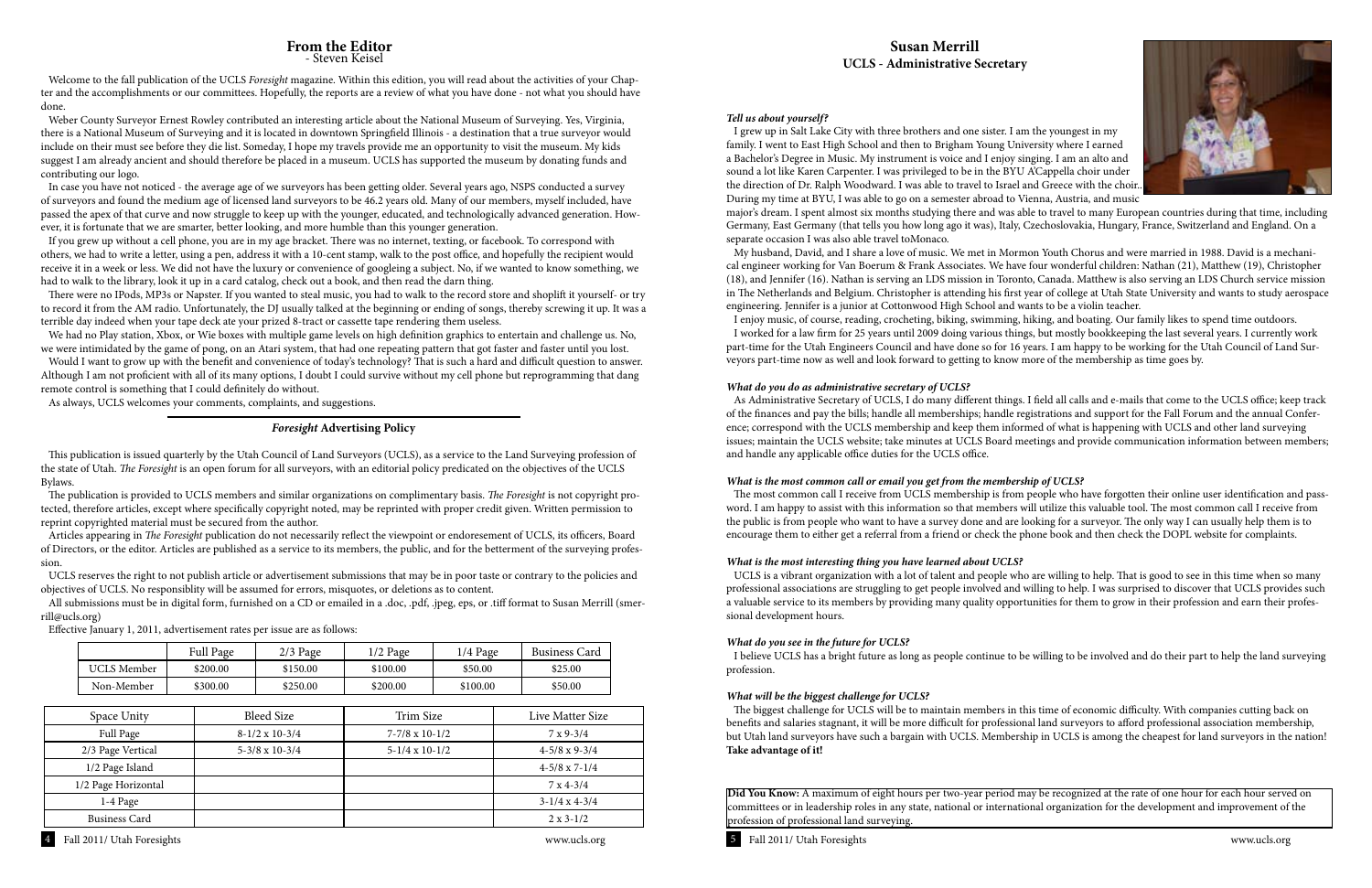

These are from a book called, Disorder in the American Courts, and are things people actually said in court, word for word, taken down and now published by court reporters that had the torment of staying calm while these exchanges were actually taking place.

ATTORNEY: This myasthenia gravis, does it affect your memory at all?

WITNESS: Yes.

ATTORNEY: Were you present when your picture was taken? WITNESS: Are you sh\_tting me?

ATTORNEY: And in what ways does it affect your memory? WITNESS: I forgot...

ATTORNEY: You forgot? Can you give us an example of some thing you forgot?

ATTORNEY: She had three children, right? WITNESS: Yes. ATTORNEY: How many were boys? WITNESS: None. ATTORNEY: Were there any girls? WITNESS: Your Honor, I think I need a different attorney. Can I get a new attorney?

ATTORNEY: The youngest son, the 20-year-old, how old is he? WITNESS: He's 20, much like your IQ.



 During the Book Cliffs Chapter meeting in July, Brad Mortensen gave a very good presentation on Boy Scout Surveying Merit Badge, and Trig-Star. Hopefully, we can find those Teachers that will be excited to help with this. It was also very informative for the Merit badge. Much thanks to Brad.

## **Golden Spike Chapter** David Balling

 The Golden Spike Chapter had its last lunch meeting in July at the Layton Golden Corral. Val Shultz gave a discussion on RTK control for the GPS system. He presented a mountain of information from how GPS works to the accuracy of the network. He showed how Weber County is handling its quality control using GPS on monu ment location. I'm sure we could have gone on for hours, Thank you Val. September is the Fall Forum and we invite all of you to attend. The third Wednesday in October (19) will be our next meet ing in Logan. You will be receiving more information soon.

#### **Salt Lake Chapter** Steve Dale

 It seems as though the summer has just flown by. I hope that is a sign that we are all busy with work and the economy is improving. Our August Chapter lunch was well attended, probably the best attendance of the year. Jeff Searle, P.L.S. of Meridian Engineering, and Jerry Timmons, P.L.S. of UDOT Region 2 gave a presentation entitled, "Building a Survey-Accurate GIS, Projection Files and Lo cal Coordinate Systems." The presentation was very informative and enlightening. These are fellow Professional Land Surveyors who have been to the "dark side of GIS" and have returned to report that GIS is, and can be a great tool for surveyors. They also encour aged all of us to get on board and help take a leadership role as it pertains to GIS, otherwise we will get run over and left behind.

 The UCLS Fall Forum will be held on Friday, September 9, 2011 at the Salt Lake Community College Redwood Campus in Taylors ville, as a result there will not be a Chapter luncheon in September. We are looking for suggestions for our October, November and January luncheons. If you have suggestions regarding topics or lo cations please contact one of the Chapter Officers. Thanks for your involvement and participation in UCLS.

#### **Timpanogos Chapter** Dan Knowlden, JR

 Our Chapter met today (August 25) and we had a decent turn out. 18 members came and listened to Dan Webb. He taught about the CFEDS program. Dan was very informative and helped us understand the benefits and requirements to be CFED Certi fied.



#### **Color County Chapter** Scott Bishop

 We were able to hold our summer social in New Harmony this summer. We had a good turn out and great food, thanks to ev eryone who helped out. It is interesting to see everyone with their family in a different environment than we usually meet. We also had Sean Fernandez from the Utah AGRC present on the statewide VRS system and the potential of expanding it in Southern Utah as one of the community base stations was having problems.

 Some of our meeting topics for the reminder of the year will likely include; "BLM in the Color County chapter", "Liability and Legal Trends", and "Russel Shirts, Washington county Recorder".

> **Division of Occupational and Professional Licensing** By: Richard Oborn

Helpful information from DOPL Regarding the Land Surveyor Continuing Education Requirement The Professional Engineers and Land Surveyors Licensing Act Rule (Utah Admin. Code R156-22) Requires that land surveyors complete at least 24 hours of continuing education during every 2 year license renewal cycle. Utah Admin. Code R156-22-304 (6) provides that if a land surveyor completes more than 24 hours of CE during the 2 year license renewal cycle, the surveyor may count up to 12 extra hours of CE requirement of the next license renewal cycle. Under this provision, a surveyor will not lose credit for extra hours of CE completed during a particular renewal cycle.

7 Fall 2011/ Utah Foresights www.ucls.org

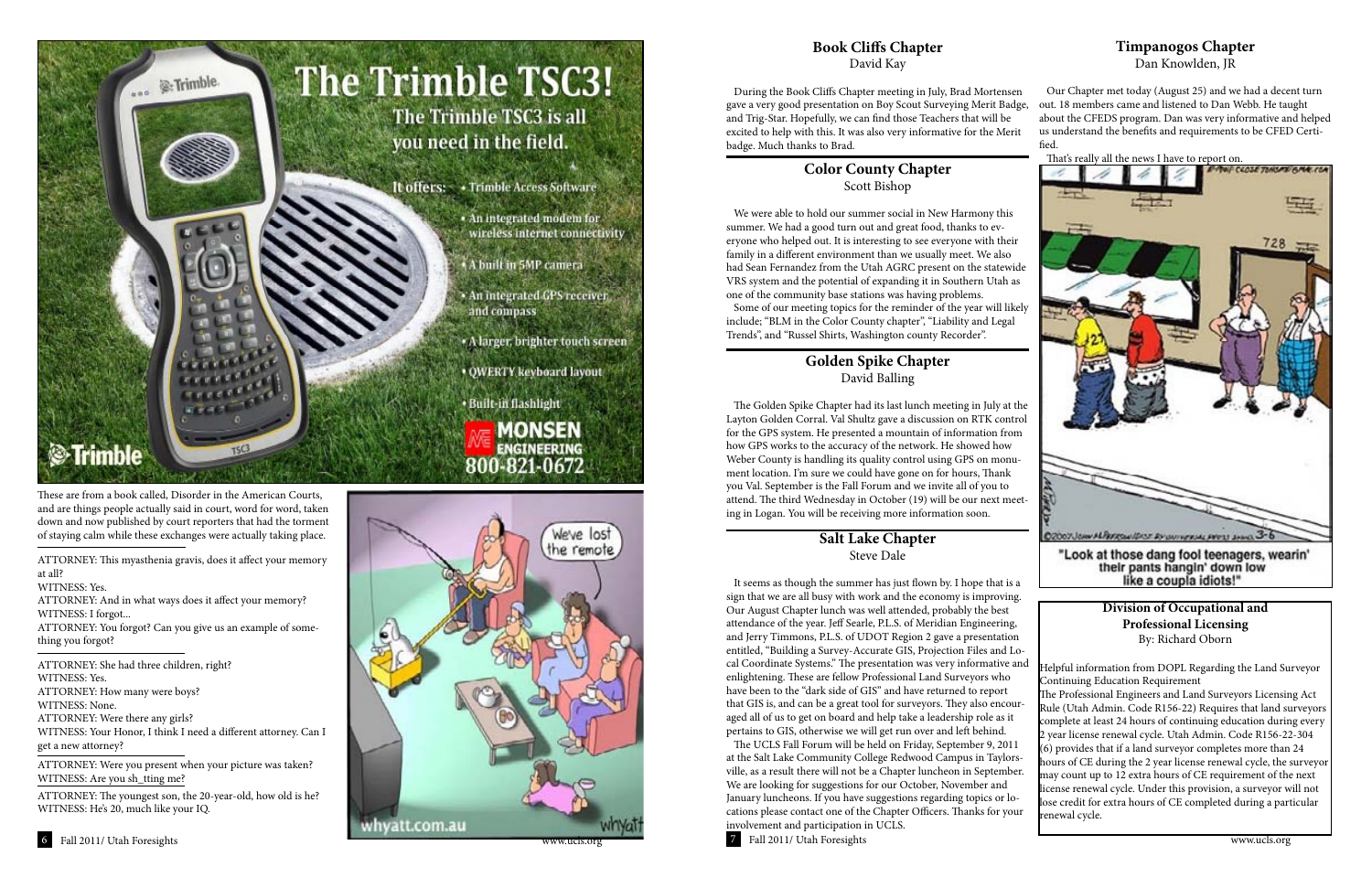**SmartCheck-RTK** data-processing to guarantee correct results

to guarantee correct results<br>llation tracking of all

**SmartTrack**- advanced four constellation tracking of all

GNSS satellites today and tomorrow

Trade in your old RTK System for \$15,200.00 towards the new VIVA GNSS RKT SYSTEM from Leica **Trade in your old RTK System for \$15,200.00 towards the new VIVA GNSS RKT SYSTEM from Leica**

**Program!** 

**Trade In** 

**SmartRTK**- delivers consistent results in all networks

e

.

# **SmartWorx Viva Software All New SmartWorx Viva Software New**<br>
INew



**SmartCheck-RTK** data-processing to guarantee corre<br>**SmartTrack**- advanced four constellation tracking of a<br>GNSS satellites today and tomorrow<br>**SmartRTK-** delivers consistent results in all networks

## Clear graphics, logical menu Simple to use **Simple to use** Clear





- Clear graphics, logical menu<br>structures and wizards to help with<br>more complex procedures structures and wizards to help with
	- more complex procedures Non-technical terminology Non-technical terminology
- Pick it up, turn on and start working Pick it up, turn on and start working

## Packed with features **Packed with features**

- Survey and code points, lines and Survey and code points, lines and areas areas
- Stake point, lines and areas, simple and complex alignments and DTMs Easy to configure to your working Stake point, lines and areas, simple<br>and complex alignments and DTMs<br>Easy to configure to your working<br>style

**Hurry, this unbelievable offer expires 12/31/11. Contact our office for more**  Contact our office for more details and schedule a test drive today. 801-262-0066 **details and schedule a test drive today. 801-262-0066** Hurry, this unbelievable offer expires 12/31/11.

Built on years of knowledge and experience, the Leica Built on years of knowledge and experience, the Leica<br>GS10 and GS15 deliver the hallmarks of Leica GNSS-<br>reliability and accuracy. GS10 and GS15 deliver the hallmarks of Leica GNSSreliability and accuracy.



#### **Legislative Committee** Dale Robinson

 The legislative committee continues to meet on the 2nd Tuesday of the month. We have spent a majority of our time discussing and refining an amendment to the Platting Act (17-23-17). Interest has been high and we are working closely with the County Surveyors to amend this section of code. We are also working on an amendment that would clearly define the form of Boundary Line Agreements and establish the form of Parcel Line Relocation. Pressure from the recorders and title community continues to threaten to undermine the use of BLA to resolve conflicts between record lines and observed boundaries. Our lobbyist, Ryan Peterson, attends each month and is keeping us apprised of any other issues or bills that may affect us. His understanding of the legislative process is a real value to the committee as we consider the issues and develop solutions.

## **Education Committee**

David Balling

 The Education Committee held a meeting on June 11 at the Library on the SLCC campus. Those who attended were Chairman Gary Christensen, Walt Cunningham, Chales Heaton and Dan Perry. The discussions were held to review the scholarship applications and prepare a proposal to the board for the recommendation of those to receive scholarships. The education committee will meet the second Thursday of every month at 7:00 p.m. on the campus of UVU. Dan Perry will provide the room arrangements. The Education Committee welcomes and UCLS member willing to participate.

#### **Standards & Ethics Committee** Matt Clark

 The UCLS Standards & Ethics Committee is continuing to work on a guidance document for surveyors that would recommend best practices/standards for the preparation of various plats and maps. This effort also includes the preparation of corner records which was the focus at the last committee meeting. Turns out this idea isn't new, the surveyors in both Wyoming and California (and probably other states) have prepared documents to supplement and interpret their existing corner record laws. The document in Wyoming is titled Guide for the preparation of State of Wyoming Corner Records. The committee felt that in Utah, a guide document for corner re cords like those prepared in Wyoming and California should be prepared and adopted jointly by both the Utah Association of County Surveyors and the Utah Council of Land Surveyors. Matt Clark, representing the committee met with the County Surveyors on August 18th at their summer meeting in Heber and presented the idea, they agreed to review the guides for the preparation of corner records prepared in other states along with the following attached outline and provide feedback. The idea for a jointly adopted State of Utah guide document for corner records was also posed to the UCLS Board. Attached is a cut and paste outline of ideas from the Wyoming and California documents that has been compiled and adapted to

reference the Utah Code. Also included are recommended common elements extracted from a sampling of corner records shared with committee members and included in the following rough outline. This is just meant as a preliminary document to prompt future discussion.

### **Guide for the Preparation of Utah Corner Records (Preliminary Draft)**

2) All conditions of Section 17-23-17.5 are complied with by proper notation on a record of survey map filed in compliance

- 1) Purposes and Requirements for a Corner Record
	- a) Corner Records are intended to:
		- 1) Indicate the location of the corner monument and its accessories;
		- 2) Perpetuate the corner position; and
		- 3) Provide specific documentation of the recovery or reestablishment of the corner monument.
- b) No corner Record needs to be filed when:
	- 1) A corner record is on file and the corner is found as described in the existing corner record.
	- with Section 17-23-17.
- 2) Utah Code pertaining to Corner Records 17-23-17.5 a) 17-23-17.5 (include text)
- 3) Interpretation of 17-23-17.5
	- clarifications or interpretation of the code if any)
- 4) Recommended Elements / Structure for Corner Records

 a) The Utah Association of County Surveyors and the Utah Council of Land Surveyors (UCLS) believes that the following interpre tation of 17-23-17.5 is a reasonable approach and in line with the purpose for which the Corner Record was created. (Include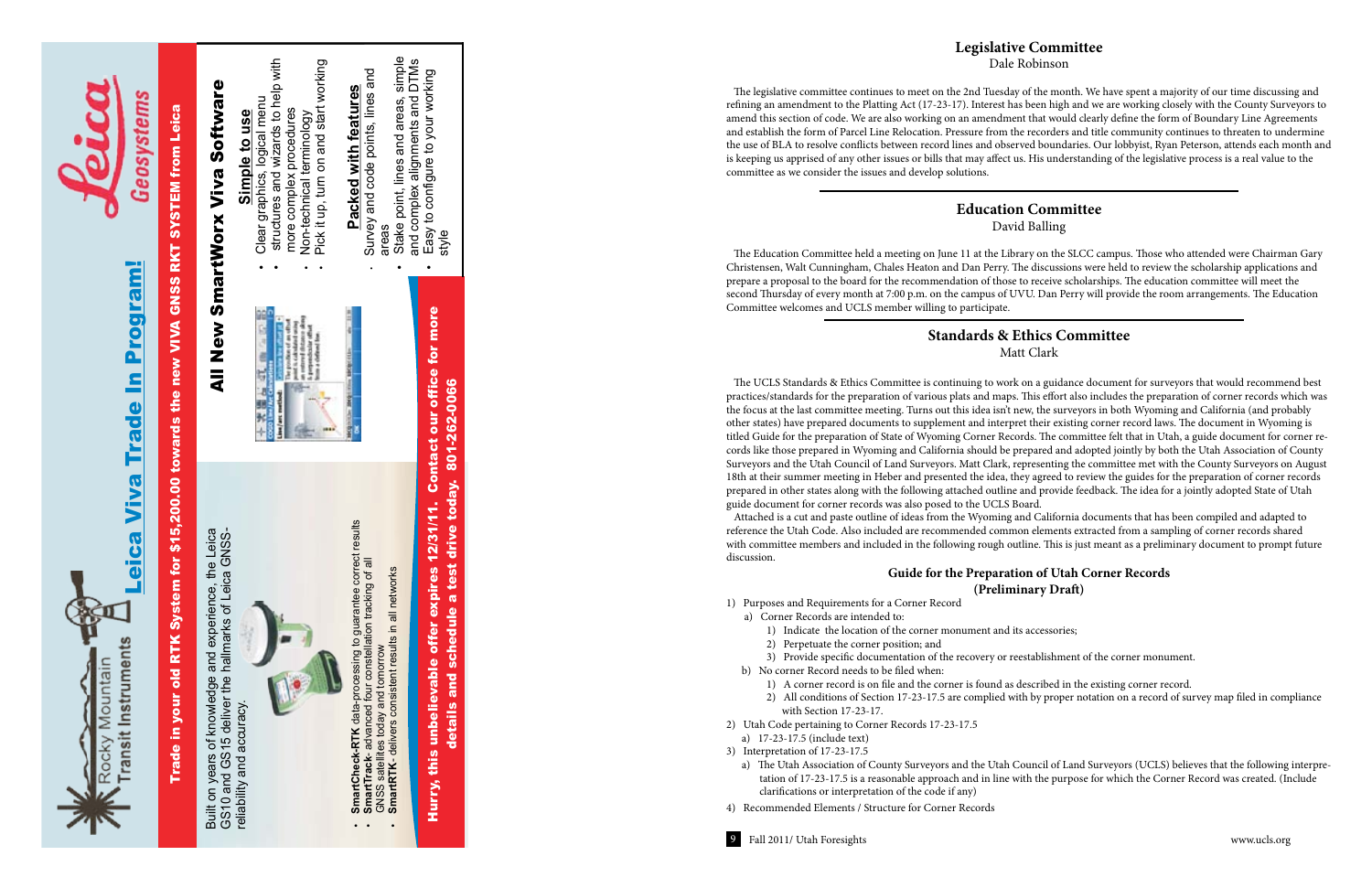- a) Picture of the monument or Sketch/Rubbing of monument stamping.
- b) Date of field visit, digital photo, observation etc.
- c) Identify Point ID if known.
- d) Sketch showing relative location of monument, accessories, and other nearby improvements or reference separate record of survey map.
- e) Narrative may include the following:
	- 1) Record Evidence: Citation of original GLO/BLM survey establishing this corner point and references to subsequent sur veys that recovered or tied this monument or its accessories.
	- 2) Recovered Evidence: Provide a detailed description of monuments found indicating the monument's type, markings, size, date set if indicated on the monument, condition, the agency, entity, or individual as identified on the monument.
	- 3) Corner Perpetuation: Describe how the corner point was restored or reestablished -by what method and rationale if de clared lost or obliterated. Also describe any remonumentation that was done and what other monument or monuments were set or tied to perpetuate the corner points location.
- f) Surveyor's Certification
- g) Signed & Sealed by Professional Land Surveyor include the name of survey company.
- h) Datum/Realization observation type, type of equipment used
- i) Projection Name and Projection Parameters
- j) Resultant Coordinate Estimate, Latitude and Longitude, units
- 5) Responsibilities of the Professional Land Surveyor preparing the Corner Record
- 6) Responsibilities of the County Surveyor when reviewing a Corner Record
- 7) Suggested Corner Record form or forms
- a) Attach recommended forms
- 8) Sample corner Records
- a) Attach sampling of corner records for reference
- 9) Checklist

 The committee looks forward to any comments or suggestions regarding this proposed guide document for corner records. Please feel free to contact Matt Clark, and UCLS S&E Committee members, County Surveyors, or UCLS Board members to discuss this proposal at further length. Again this is a rough draft, the final will look very different after receiving you comments - this is meant to be a document representing the view of the land surveying professionals of Utah.

#### **Convention Committee**

Scott Bishop Did you know: the 2012 UCLS Conference will be held on February 8-10 in the Dixie Center in St. George, Utah

 We have met several times as a committee and have a theme, tentative schedule, and are working on the accommodations, program and food. We have our keynote speaker under contract and commitments from four speakers who have never before presented at our conference. This conference is definitely not one to miss!

 We are still collecting items for the scholarship auction, don't throw any survey related items out, please donate them to the UCLS to raise money for scholarships. Be sure and save the date and make arrangements to attend the conference early. If you have any ideas or comments please let us know.

#### **Publication Committee** Steven Keisel

 The publication committee has actively solicited support of past and potential advertisers to contribute to the *Foresight* magazine. Many echoed the woes of the current economy and the limitations it has placed upon their advertising budget, while others said they would like to contribute but were reluctant to participate in a digital publication only. Therefore, future considerations should be discussed regarding the direction of the magazine. Three vendors have emailed advertisement for the fall 2011 edition but their payment has not yet bbeen received.

Chapter and committee reports have been gathered and are now being processed for inclusion into the magazine.

**Did You Know:** The UCLS Membership and Public Relations Committees have a new Committee Chair? James Couts replaced Randy Smith. James welcomes your suggestions and participation in these committees.

Guide for the Preparation of Utah Corner Records continued:

## **Utah Division of Occupational and Professional Licensing Filing a Complaint**

 It is important for you to complete all sections of this report so your complaint can be fully evaluated. If a particular section does not apply to your situation, simply write "N/A" (not applicable) in the space. By law, complaints concerning a violation of Utah's occupational and professional laws are not public information. DOPL can be contacted by phone at (801) 530-6630. Office hours are Monday through Thursday (except legal holidays) from 7:00 a.m. to 6:00 p.m., Mountain Standard Time.

You can contact DOPL by e-mail at DOPL@utah.gov.

 Please be advised that DOPL will not act as your attorney for puposes of settling, recovering monetary loss, or performing any other dispute resolution between you and any person whom you feel may have violated Utah's occupational and professional laws. Any person who has been damaged or lost money as the victim of a licensed or unlicensed professional should immediately contact his or her personal attorney about the possibility of resolving the dispute through negotiation or legal process.

 Furthur, DOPL cannot perform investigations for the benefit of your personal litigation. However, your complaint is critical in that it informs DOPL of a possible violation of the occupational and professional laws.

 Once your complaint is reviewed, you will be notified regarding what action DOPL can take. To File a Complaint go to http://dopl.utah.gov/investigations/complaint.html where you can complete the form online or download a document to fill in and mail.





#### **Did You Know:** The NSPS has elected to withdraw from ACSM?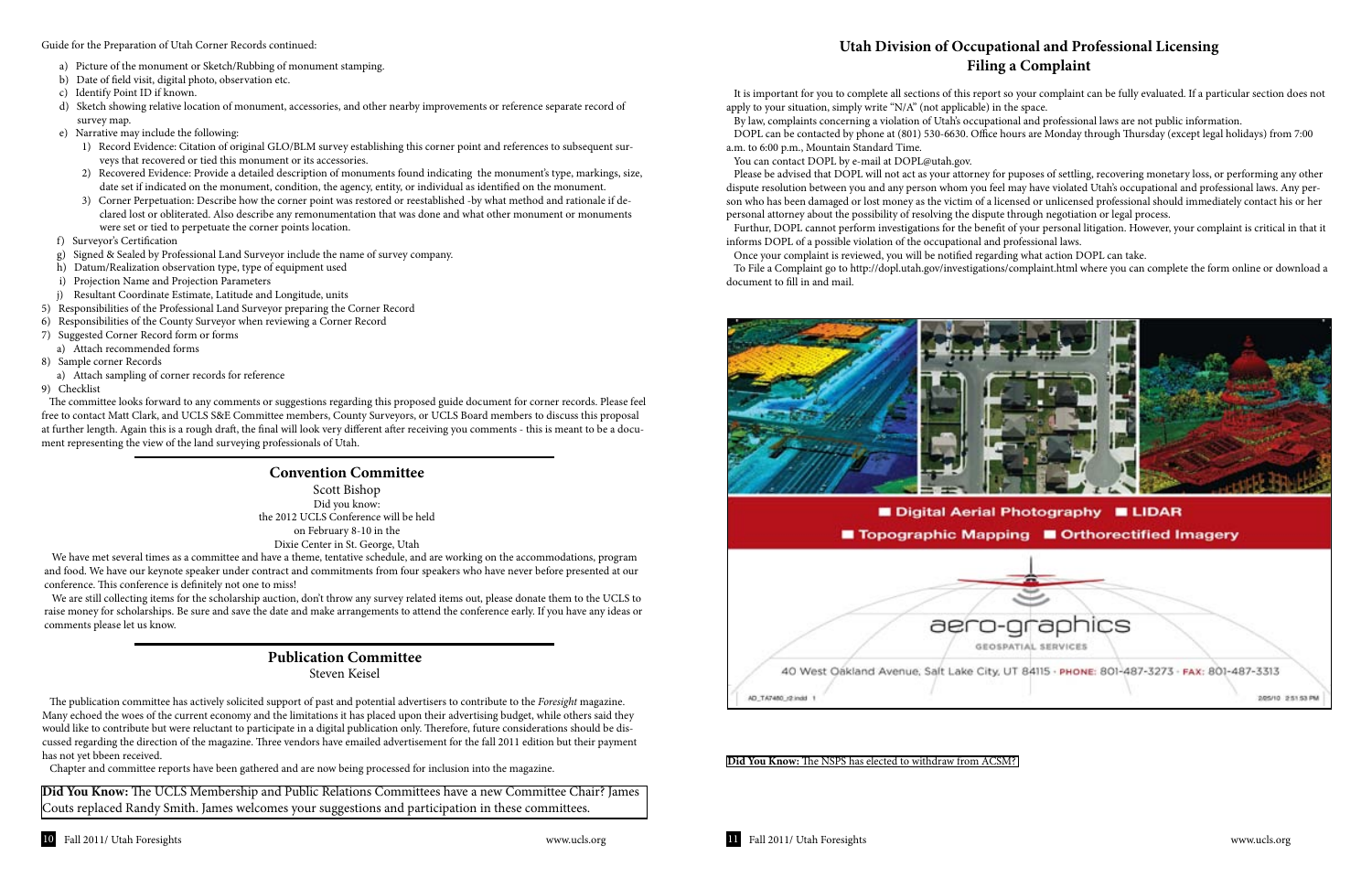

#### **The National Museum of Surveying**

By: Ernest Rowley



 Several years ago the UCLS was invited to participate in helping to provide donations, artifacts, or items that could be used to start a museum about surveying in Springfield, Illinois. The museum is owned and oper ated by a private individual, Robert Church, PLS, who has served as the president of the Illinois Society of Land Surveyors.

 On a recent trip to Illinois my wife and I were able to spend some time in Springfield, the Capitol City and the home of President Lincoln during his time as a practic ing attorney. We toured Lincoln's home and saw some of the artifacts relating to his life before he was elected to the U.S. Presidency. The area of town was restored to the 1800's era look and feel, their street gutter system was interesting.

The National Museum of Surveying contains many artifacts relating to surveying, frankly, there are instru ments that I never knew existed. For instance, have you heard of a Trionometer? It was an instrument that was patented in 1836 and was used as a calculator as well as a directional instrument. Unique drafting instruments and compasses were also on display. Of course there are instruments that are more commonly found in many of the county surveyors offices here in Utah.

 After almost 3 decades of being involved in surveying I can still get my wife to let me look at surveying equip ment in a museum. Actually, she really didn't resist and the experience in visiting the museum was one of inter est to not only myself, a land surveyor, but also for those that accompanied my wife and I. In fact, their favorite part of the museum was a science exhibit donated to the museum in 2008. The Science On a Sphere@ is housed in a room of it's own and is used to educate school chil dren on the world we live in. I understand it is only one of four in the nation.

 The museum occupies quite a prominent location in downtown Springfield. Across the street to the south is the Old Capitol building which was used as the seat of State government from 1839 to 1876 when a new building was built just a few blocks to the southwest. Around the corner to the east and north one block is the Abraham Lincoln Presidential Library and Museum. This library is acclaimed as the most visited presidential library in the country. This brings a great deal of expo sure to the National Surveying Museum.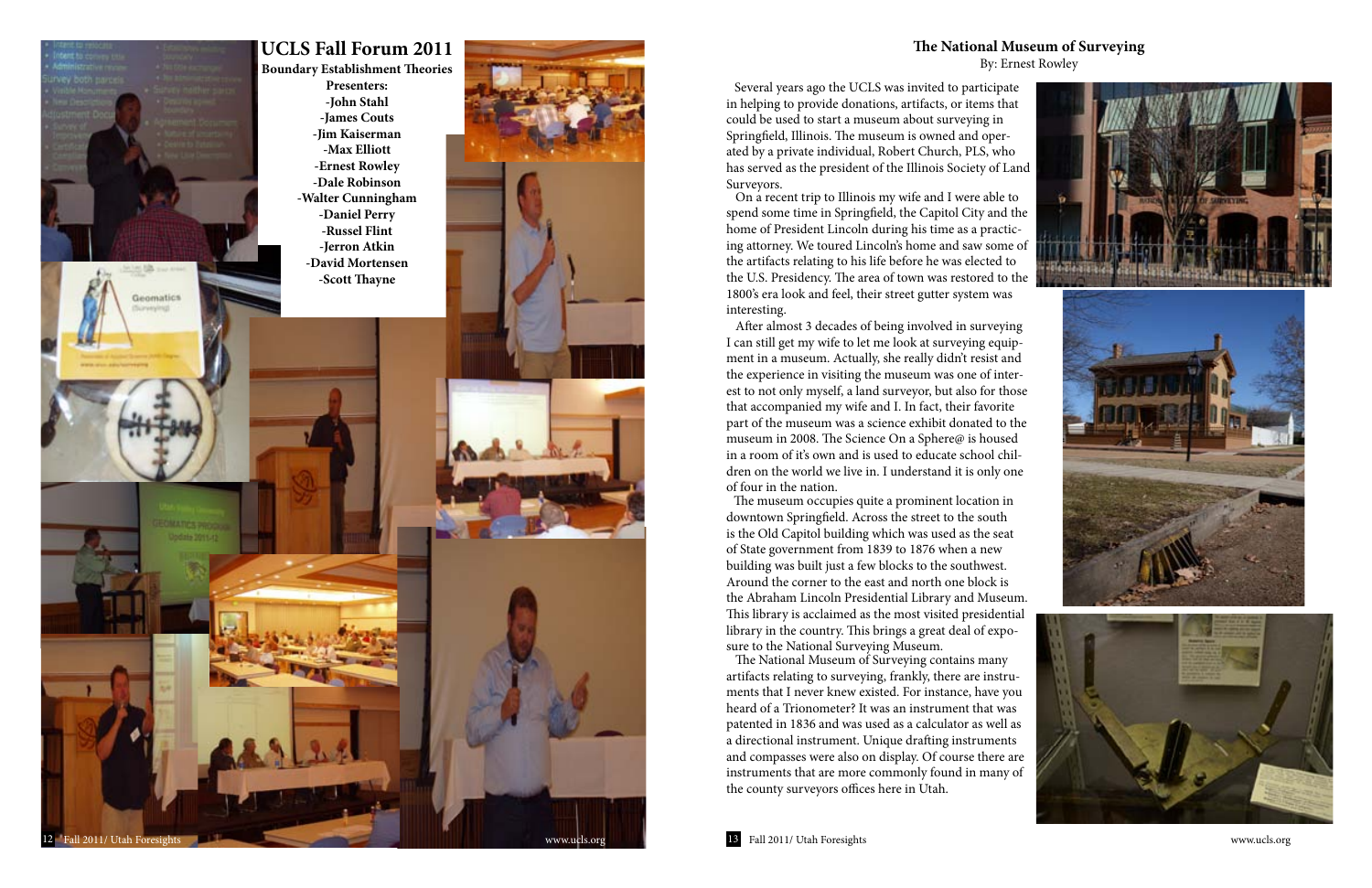The National Museum has replicas of chains and talk about a means that surveyors used to keep count of how many chains have been measured. Chaining pins I have used but using acorns in conjunction with them I had not heard of before. As chainmen would layout a chain, the point would be marked with chaining pins. Each time 10 chains were measured using the pins, they would move an acorn from one pocket to the another. This would help them keep track of how many 10 chain measurers were made - 8 to a mile.

 They have reproductions of some of the survey maps that George Washington did of the river farm which was property he purchased near his home in Mount Vernon. The map was dated 1766. There is also a series of maps showing the progression of land ownership of the Mount Vernon and River Farm area, one being dated in 1920.

 They tell of the influence of surveyors on the colonization and western expansion of this nation. Because the museum is in springfield, Lincoln's home area, they also tell little known stories about Mr. Lincoln and his influence on surveying in central Illinois including the fact that he surveyed some of the town sites for 3 or 4 towns in Illinois before becoming an attorney.

 However, I was quite interested to hear them tell about unusual land descriptions. One involving a horse and cigarettes perked my ears. They told of this description being in the records of Texas. I'm not sure that they believed me at first when I told them I knew a surveyor that retraced that description. While I worked for Martin B. Moore Jr., PLS, he told me about a description he retraced riding a horse and smoking a cigarette. The description was written so that the distance measured was made riding a Tennessee Walker (a breed of horse which has a very consistent length of gait). The horse was described as being a certain number of hands high. The horse was rode in a specified direction for a specific time. The time was measured by the length of time it took to smoke a specific number of specific brand of cigarettes.



He told me that the only variable was how fast or slow the original surveyor actually smoked each cigarette.

 The land of Lincoln is a great draw for visitors from all across this nation. I would encourage everyone that has a moment and you find yourself in or near Springfield, Illinois, to attend the museum. Even if you don't learn anything new or see anything that you haven't already seen (although I believe everyone that attends will learn something new), your visit will support a private venture that, in my opinion, helps to educate and inform the public about surveyors including a new generation of school children.

Ernest D. Rowley, PLS

Licensed in Utah, Nevada & Illinois

Weber County Recorder/Surveyor

 Just a side note: The museum is seeking copies of unusual descriptions. If you have had the privilege of retracing a deed that has something unique or different in the description you can send it to: The National Museum of Surveying, 521 East Washington Street, P.O. Box 522, Springfield, IL 62705

## **WHAT IS A SIRVAYUR?**

Through the eyes of a Third Grader

 A sirvayur is something that grubs around little sticks and stones. When he finds them he does some kind of weerd dance around them with a funny-looking 3-leg crutch wich he leans on and looks at. When he don't find them he walks around all day like he's lost. Sometimes you see them squashed by cars along rodes, espeshelly in the summer when all the other bugs are out. A Sirvaur has one big eye like popeye. He is stooped over from being bent all the time. His face looks like old lether. he cusses terribul. He can't reed cuse he measures between things and then puts down a number in a little book wich is difrint than wat his little map says. He always measures to a stick or stone, stops neer it, and puts in another stick or stone. He is not too brite cause he is always makeing marks on sidewalks and rodes to find his way home. His pants are always tore from rock salt and his shoes look like they were made of mud. People stare at him, dogs chase him and he always looks wore out. I don't know why anyone wants to be a Sirvayur.

I told her no, I stepped off a curb to sniff a poodle's butt and a car hit me.

**Did You Know:** You can now use an American Express Credit Card to pay for your UCLS membership dues or conference registration fees.

## **National Museum of Surveying Membership Drive**

Members of the National Museum of Surveying:

 On September 23, 2011, the National Museum of Surveying will celebrate its first anniversary. Our goal has been to preserve surveying heritage and educate the pubic on the importance of land surveying. With your past support, we have been able to tell the untold stories of the surveying history of presidents, founding fathers, and states along with showing the future of surveying through the Science on a Sphere.

 Not surprising in this economy, the battle to stay afloat has been tough, but we are still going strong. With only two full time staff, both practically volunteers, the museum opened and accomplished quite a lot in its first year. Though ticket sales and generous donations, the doors have stayed open. Your belief in our dream from the beginning finally became realized, and the museum is now in the position to ask you to believe in us again and become a member.

Snapshot of our first year:

- On July 13, held a fundraiser targeting the local community that brought in \$6,000. Horrified, she asked if I ended up in intensive care because the dog food poisoned me.
- In July, the Central Illinois Film Commission donated \$30,000 worth of resources to produce a series of films about the museum.
- Formed a substantial relationship with Robert Morris University for their college students to use our museum as an educational facility.
- The Boy Scouts and Girl Scouts are using our museum to obtain badges.
- Agreement with the largest tour company to include us in their 2011-2012 itineraries.
- Loyal following among local and state schools with over a thousand students visiting.
- Formed a relationship with all the volunteers and staff of the historic sites.
- Two PBS spotlights: Illinois Stories and Heartland Highway.
- The word of mouth is spreading through the nation.

 The future of the museum is looking bright, which is why we are asking for your continued support. With your membership renewal, you are going to help the museum build off this momentum and prosper in its second year. You will bring surveying and science education to a multitude of students and the public. You will help develop more community and national outreach. You will help fund more activities that introduce the public to surveying. Most of all, you will be preserving the legacy of surveying while ensuring its future.

 Please help us make the next step forward by providing the foundation for a secure future. To stay up to date with the happenings at the museum check out:

#### http://www.facebook.com/NationalSurveyingMuseum www.surveyingmuseum.org

 Your membership renewal will help your National Museum of Surveying continue to fulfill its mission to educate and inspire everyone about land surveying and the profession that laid out our neighborhoods, communities and the infastructure of American.

Enclosed is a membership form and return envelope.

### **A Trip To Costco**

Yesterday I was at my local Costco buying a large bag of Purina dog chow for my loyal pet Jake, the Wonder Dog.

- I was in the checkout line when a woman behind me asked if I had a dog.
- What did she think I had, an elephant? So since I'm retired and have little to do, on impulse I told her that no, I didn't have a dog, I was starting the Purina Diet again. I added that I probably shouldn't because I ended up in the hospital last time, but that I'd lost 50 pounds before I awakened in an intensive care ward with tubes coming out of most of my orifices and IVs in both arms.
- I told her that it was essentially a perfect diet and that the way that it works is to load your pants pockets with Purina nuggets and simply eat one or two every time you feel hungry.



The food is nutritionally complete so it works well and I was going to try it again. (I have to mention here that practically everyone in line was now enthralled with my story.)

I thought the guy behind her was going to have a heart attack he was laughing so hard.

Costco won't let me shop there anymore.

Better watch what you ask retired people.

They have all the time in the world to think of crazy things to say.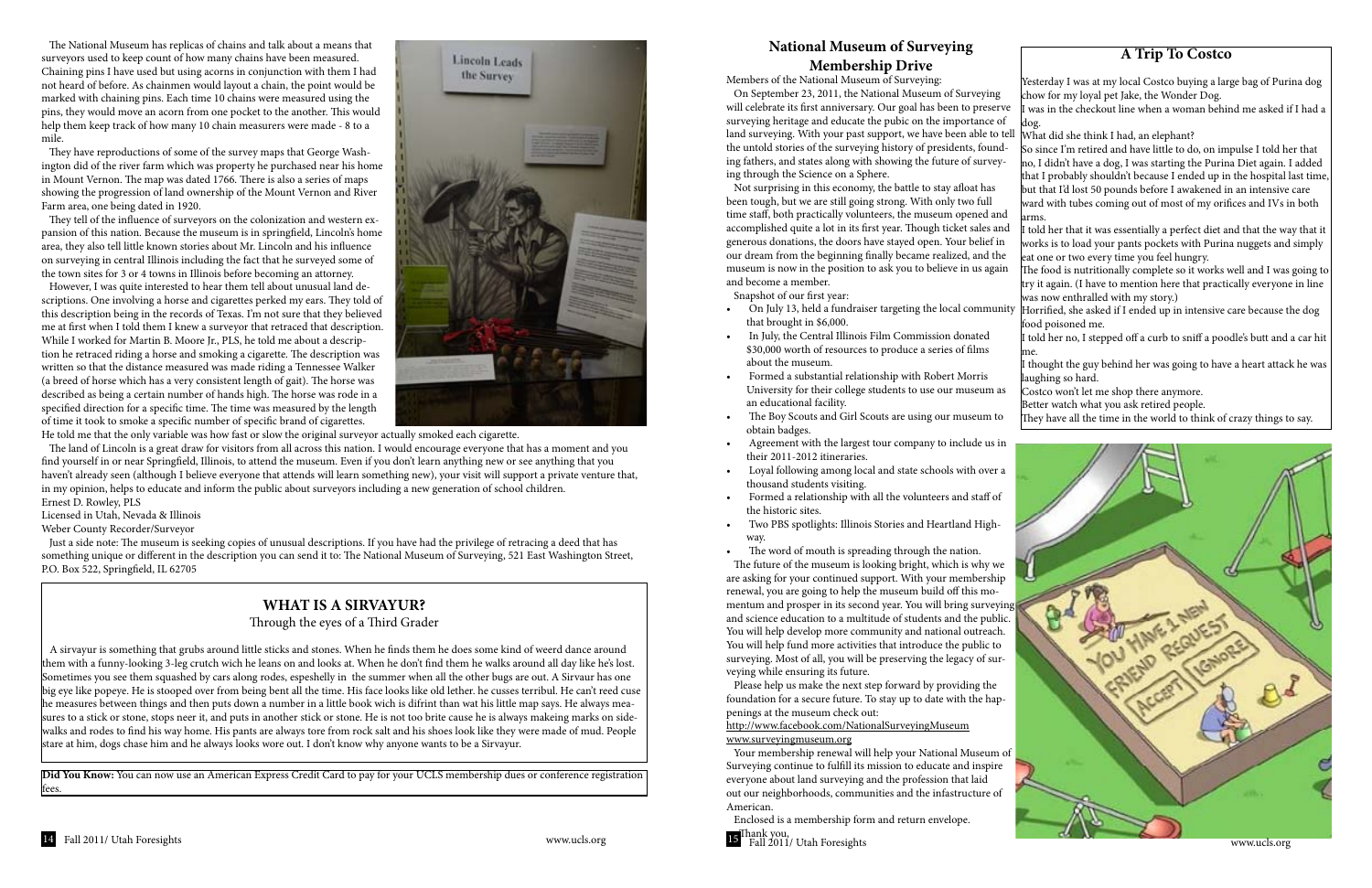

To become a member, please fill out the membership form attached and send in the form to

National Museum of Surveying; 521 E. Washington, springfield, Illinois 62701.

Membership benefits at each level

*Standard benefits: Free Admission, 10 percent discount in our bookstore, and a copy of our quarterly newsletter*

**Student (\$30):** Standard benefits

**Individual (\$50):** Standard benefits

**Family (\$75):** Standard benefits (Two Adults and Up To Four Children).

**Surveyor (\$150):** Standard benefits, plus a copy of our DVD.

## **Running shoes not included.** not included shoes Running

**Abe Lincoln (\$250):** Standard benefits, plus a copy of our DVD and a Lincoln the Surveyor print signed by Lloyd Ostendorf.

**Golden Compass (\$1000):** Standard benefits, plus a copy of our DVD, Lincoln the Surveyor print signed by Lloyd Ostendorf, and your name on our donor board.

Only the QS gives you the added power of super-long range reflectorless mode—up to 2000m with an average measuring time of less than 5

record time. record time.

The QS gives you the power to finish faster. to finish f The QS gives you the power

 $\frac{1}{26200}$ <br>(801) 262-0084 Confluer Utah Murray.  $\frac{1}{2}$ hone:<br>Fax: (8 612 West  $\Omega$ 

The museum is not for profit and all donations/ mem berships are tax deductible.

| MembershipLevel:                                                             |                                                   |
|------------------------------------------------------------------------------|---------------------------------------------------|
| Student<br>Individual<br>Family<br>Surveyor<br>Abe Lincoln<br>Golden Compass | \$30<br>\$50<br>\$75<br>\$150<br>\$250<br>\$1,000 |
| Total Enclosed:                                                              |                                                   |
|                                                                              |                                                   |

Name:

 $\overline{a}$ 

 $\overline{a}$ 

 $\overline{a}$ 

 $\overline{a}$ 

 $\overline{a}$ 

Address:

Phone:

Email:



its new RC-4 QuickLock system to its new X-TRAC 8 tracking and control The new QS robotic total station is all about speed and accuracy. From technology, it's speed for the jobs you do everyday. And the jobs you the jobs you all about speed and ac<br>its new X-TRAC 8 tracl And c total station is all about speed an<br>Lock system to its new X-TRAC 8<br>ed for the jobs you do everyday. A Only the QS gives you the added pov<br>mode—up to 2000m with an average t ock s<br>ed for t The new QS robotic to<br>its new RC-4 QuickLow technology, it's spe<br>couldn't do before. couldn't do before.

er of super-long range reflectorless<br>measuring time of less than 5 secon With a tracking range of up to 1000m, tracking speed of 15 per second, With a tracking range of up to 1000m, tracking speed of 15 per second,<br>and measurement speed of 1.2 seconds, you cover the largest sites in

and measurement speed of 1.2 seconds, you cover the largest sites in



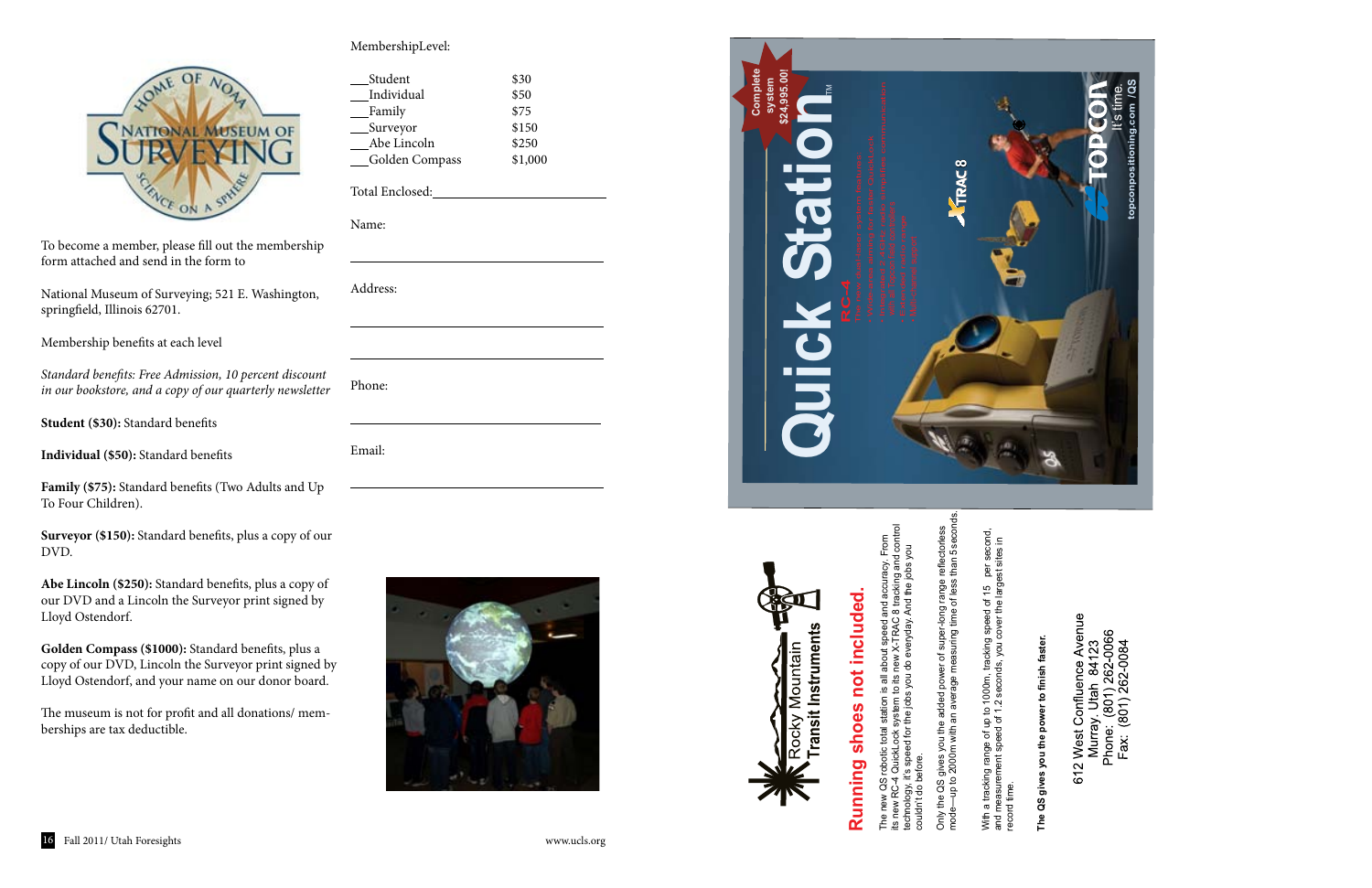#### **Acquiescence**

#### By: Knud E. Hermansen<sup>1</sup> and Robert A. Liimakka<sup>2</sup>

Acquiescence, similar to the doctrines of estoppel and practical location, is an equitable doctrine that will fix the location of a common boundary in a location that may differ from the location where a surveyor would place the common boundary based on the rules of construction.

 The doctrine of acquiescence is known in some jurisdiction as a consentable boundary. Some states have equated it to a boundary by implied agreement. The motivation for a court recognizing a boundary different from the record is to let boundaries that appear to have been settled to be settled. A person that sleeps on their rights should not be allowed to demand with passion what they have for so long ignored with indifference.

 The doctrine of acquiescence generally requires three conditions exist. First, the record boundary must be vague or unknown. The purpose for this element is to prevent persons from usurping the legal requirement that parties alter the location of their record boundaries by written instrument. By requiring the boundaries be vague or unknown, the legal fiction is created that the parties-in-interest have not altered the location of their deed boundaries. Rather, the parties-in-interest have fixed a definite location for the boundaries described in their respective deeds. This fiction survives even though a surveyor would place the boundary with some confidence in a different location than where the boundary location has been historically recognized.

 A second condition requires one party act by fixing the boundary in a location by definite monumentation or occupation that appears and is accepted as marking the boundary. The boundary so fixed by the one party cannot be based on fraud or deceit. In other words, the party in placing the monuments or barriers must have reasonably believed the objects are placed on the common boundary.

 The third condition requires that the non-acting party recognize the barriers or monuments as marking the boundary. Recognition is sufficient if the individual does not contest the location.

 The fourth and final condition is that the three conditions exist for some length of time that a reasonable person would have been expected to object or act had they disagreed. A long length of time is not crucial if the location of the record boundary is otherwise vague or difficult to locate and the location of the monuments or barrier is reasonable to the location of the record boundary. The following situation may be give rise to a boundary by acquiescence:

Bill and Jane live next to each other in an old subdivision. Bill does his best to locate the common boundary he shares with Jane in order to build a rock wall. He makes measurements and sets stakes, eventually building the rock wall along a line between the stakes. Jane watches Bill make the measurements to locate the boundary and observes Bill construct the wall. For many years thereafter, Jane and Bill respect the wall as marking the common boundary. Twelve year later, Jane needs a survey of her property in order to build a garage. In performing the survey for Jane, the surveyor gathers considerable site and record information. Most of the original monuments have disappeared. The surveyor prorates the distances between found monuments that are located several hundred feet away with the following results shown in the diagram:



 In the above situation, the court would be reluctant to adopt the boundary established by prorated distances over the location of the stone wall that has been accepted as the boundary for some length of time. The wall is located within reason to the record boundary. It has been accepted as the boundary for over 12 years. The upheaval and disruption in the neighborhood that would result with adopting lines that differ from the long standing occupation flies in the face of equity.

 It is reasonable for a surveyor to adopt an occupation line as the boundary where the record boundary location is vague, difficult to fix, or a reasonable location of the record boundary is on or near the occupation line. Justice Cooley remarked on this very situation in the late 19th century using these words.

 The English are feeling the pinch in relation to recent terrorst threats and have therefore raised their security level from 'Miffed" to "Peeved."

 Where the surveyor is convinced the location established for the record boundary is different from the markers or barriers acquiesced to by neighbors, the surveyor should report both locations to the client. In reporting both location, the surveyor would be wise to inform the client that the acquiesced boundary may in fact be determined to be the ownership boundary based on the doctrine of acquiescence.

 The surveyor may want to consider wording such as the following in a letter or report to the client when accepting monuments or barriers by the doctrine of acquiescence:

*Occupation, especially if long continued, often affords very satisfactory evidence of the original boundary when no other is attainable; and the surveyor should inquire when it originated, how, and why the lines were then located as they were, and whether a claim of title has always accompanied the possession, and give all the facts due force as evidence. Unfortunately, it is known that surveyors sometimes, in supposed obedience to the state statute, disregard all evidences of occupation and claim of title, and plunge whole neighborhoods into quarrels and litigation by assuming to establish corners at points with which the previous occupation cannot harmonize. It is often the case when one or more corners are found to be extinct, all parties concerned have acquiesced in lines which were traced by the guidance of some other corner or landmark, which may or may not have been trustworthy; but to bring these lines into discredit when the people concerned do not question them not only breeds trouble in the neighborhood, but it must often subject the surveyor himself to annoyance and perhaps discredit, since in a legal controversy the law as well as common sense must declare that a supposed boundary long acquiesced in is better evidence of where the real line should be than any survey made after the original monuments have disappeared. Thomas M. Cooley, Chief Justice, Supreme Court of Michigan, 1864- 1885 in The Judicial Functions of Surveyors shown on the plan, especially given the age of the original survey. The current surveying technology and education of the surveyor far exceed those of the earlier surveyors. My opinion places the common boundary in a location different from the wall that exists near this boundary. Although the method I have used to reestablish the common boundary was established by the court as a rule of construction, I feel compelled to warn you that the same court will often adopt occupation lines such as the wall to be the ownership boundary contrary to the record measurements. While I am confident in the methods I have employed in fixing your boundary I would be foolish to predetermine where a court would place the boundary if asked to choose between the boundary I have established and the existing stone wall. I believe you would be wise to consult with legal counsel before taking any action in regard to moving the wall or asking the neighbor to do so.* Acquiescence is similar to the equitable doctrine of practical location. The major difference is that practical location requires the parties-in-interest all participate, while acquiescence requires only one party act while the other parties-in-interest acquiesce to the acts of the one party. **ANNOUNCEMENT**

 *I have established your common boundary to coincide with a stone*  wall that exists between you and your neighbor. While the stone wall *does not coincide with the measurements that were proportioned between existing monuments found beyond your common boundary, it is my opinion that the small difference between the measurements prorated and the measurements made to the wall is insufficient to overcome the equity that courts often find compelling when recognizing occupation lines that were allowed to exist for some time. The courts are often persuaded to leave things settled when it was believed by the parties to have been settled some time ago. You are, of course, at liberty to reject my opinion and advocate that your boundary be the prorated line. Your neighbor may do so as well. In each case, I will be willing to explain both the proration method I used and my belief that the stone wall is ultimately the monument to the common boundary.* "let's get the Bastards." They don't have any other levels. This is the reason they have been used on the front line of the British army for the last 300 years. The French government announced yesterday that it has raised ts terrorist alert level from "Hide" to "Run". The only two higher levels in France are "Surrender" and "Collaborate". The rise was precipitated by a recent fire that destroyed France's white flag facory, effectively paralyzing the country's military capability. Italy has increased their alert level from "Shout Loudly and Excitedly" to Elaborate Military Posturing." Two more levels remain: "Ineffective Combat Operations" and "Change Sides." The Germans have increased their alert state from "Disdainful Arrogance" to Dress in Uniform and Sing Marching Songs." They also have two higher levels: "Invade a Neighbor" and "Lose." Belgians, on the other hand, are all on holiday as usual; the

 Where the surveyor has come to the conclusion that the location of the record boundary is different from monuments or boundaries that were believed to be the boundary, the following example may be used to illustrate the surveyor's opinion as communicated to the client: *I have determined the common boundary to be a line fixed between*  only threat they are worried about is NATO pulling out of Brussels. The Spanish are all excited to see their new submarines ready o deploy. These beautifully designed subs have glass bottoms so the new Spanish navy can get a really good look at the old Spanish navy.

*two monuments. The line was established by dividing the excess distance measured between the two nearby monuments in proportion to the distances shown on the original subdivision plan between the two monuments. It is not unusual to discover that the actual distance measuring in the field is different from the distance* Australia, meanwhile, has raised its security level from "No worries" to "She'll be alright, Mate." Three more escalation levels remain: "Crikey,!" "I think we'll need to cancel the barbie this weekend" and "The barbie is cancelled." So far no situation has ever warranted use of the final escalation level.

 Soon, though, security levels may be raised yet again to "Irritated" or even "A Bit Cross." The English have not been "A Bit Cross" since the blitz in 1940 when tea supplies nearly ran out. Terrorists have been re-categorized from "Tiresome" to "A Bloody Nuisance." The last time the British issued a "Bloody Nuisance" warning level was in 1588, when threatened by the Spanish Armada.

The Scots have raised their threat level from "Pissed Off" to

 $^{\rm 1}$  Knud is a professor in the Surveying Engineering Technology program at the University of Maine. He is also a consultant on boundary disputes, alternate dispute resolution, land development, real property law, and access law.

<sup>2</sup> Rob is a professor in the Surveying Engineering Program at Michigan Technological University. He is a professional surveyor and holds a MS in spatial Information Science and Engineering from the University of Maine, Orono and is currently working on a doctorate in civil engineering.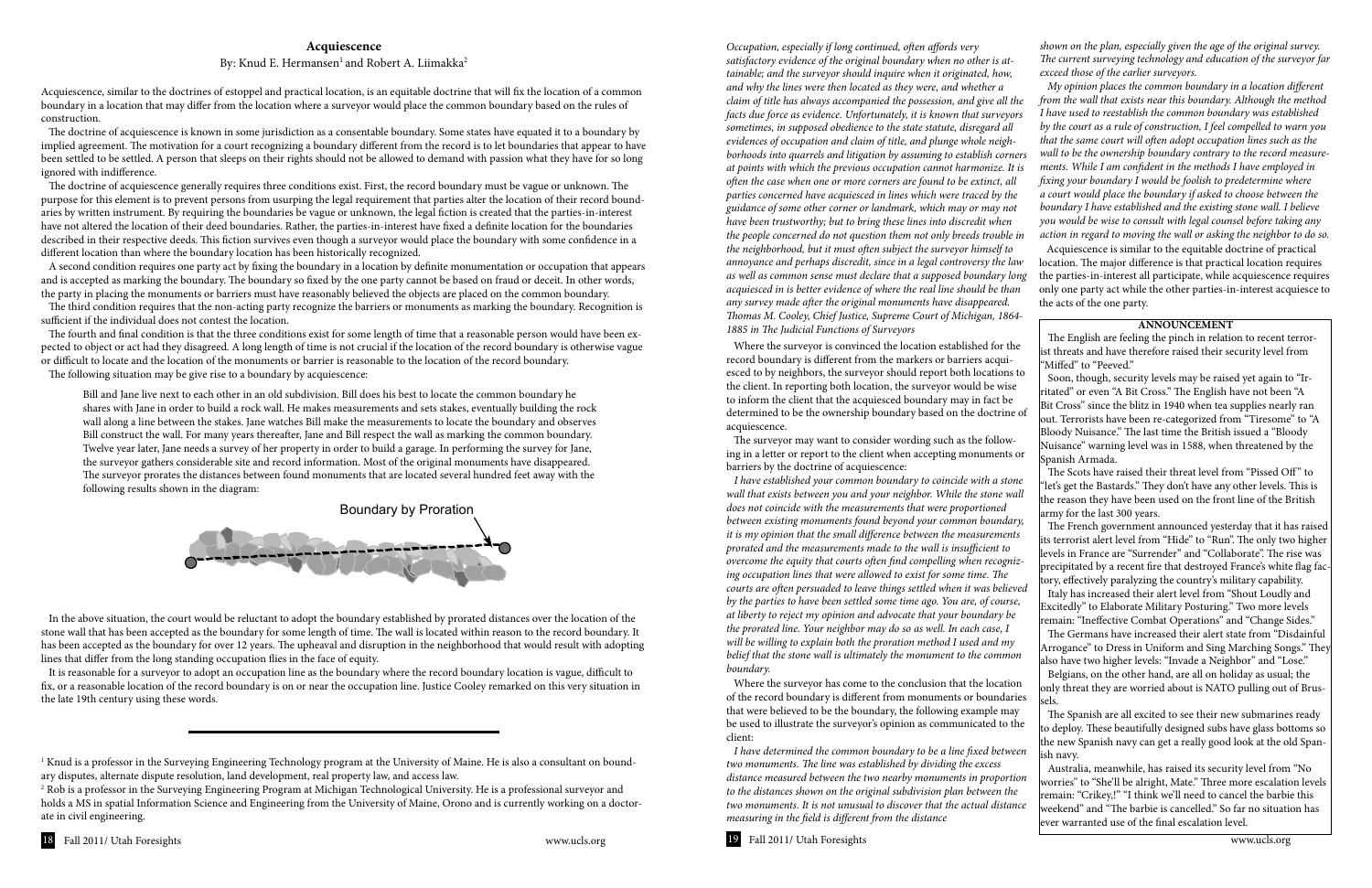**Geologist Discussion at July 20, 2011 Professional Engineers and Professional Land Surveyors Board Meeting** UCLS Executive Board Meeting Report - Brad T. Mortensen, PE, PLS September 8, 2011

 Many have heard of the complaint against the two geologists that performed a survey in the Cedar City area which reported erroneous subsidence numbers in the valley west of Cedar City. The Discussion between the Geologists and the PE & PLS Board is an offshoot of this case. The discussion however is not specific to the complaint mentioned above, but is a more general discussion about where the disciplines might have overlapping responsibilities, and where the line should eventually be drawn separating the practices of these disciplines. The following is a report of the UCLS participation in this initial discussion on July 20, 2011:

 The week of the Board Meeting Michael Nadeau and Brad Mortensen contacted Von Hill to ask what type of representation the UCLS Executive Board should present at the scheduled Geologist Discussion portion of the meeting. Von said that we should have a presence at the meeting but that it should be only about one or two representatives.

 Mike had meetings scheduled that conflicted with the time of the discussion, but Brad's schedule was open, so Brad contacted Dale Robinson the Legislative Committee Chair to see if he could attend the meeting also. Brad and Dale were able to attend the Board Meeting representing the UCLS and arrived at the meeting around 10:15 am. The Geologist Discussion Item started after 10:30 am.

 Attached is a copy of the agenda; the legislative definitions of each discipline provided by Richard J. Osborn the Bureau Manager; and the two items presented by the State Geologist Rick Allis.

 The two issues that Rick Allis presented in the discussion were first that the powers and duties of the Utah Geological Survey (UGS) per State Code include "(b) collect and distribute reliable information regarding...topography...", and (e) determine and investigate areas of geologic and topographic hazards that could affect the safety of, or cause economic loss to, the citizens of the state"; and second that the UGS uses survey grade GNSS instruments to gather data for scientific analysis, which should not be confused with the practice of professional land surveying. He also presented draft waiver language for UGS reports that involve topographic measurements (see attached). He continued to say that other state and federal agencies are now using survey grade GPS technologies and that this is the trend going forward.

 Von Hill expressed the concerns that when one uses survey grade GPS technology the professional should know when they don't know what they are doing. For example when establishing vertical control of a large project a prudent professional should know how to interpret the NGS control data and how to make the proper checks and balances between multiple datum from federal, state and locally perpetuated bench marks observed. Mr. Allis expressed that they had removed the study from the public access and are hiring a Professional Land Surveying company to check their survey so they can revise it and present it again to the client. They also expressed that their work has nothing to do with boundary lines or properties.

 Brad and Dale were asked to contribute to the discussion, and they responded with their concerns that when a professional is using geodetic control and applying it to a scientific study they should understand the proper procedures and checks to assure the proper use and adjustment of vertical as well as horizontal data. Brad also raised the issue that our concern in protecting the public did not stop at boundaries and property lines but included the use of determining vertical and horizontal control for topographies and/or the locations of natural and man made features on the face of the earth or near the surface of the earth.

 Von Hill concluded the discussion reiterating that the true mark of a professional is knowing when you don't know something and finding a consultant to assist in those areas. Then he said that we should continue to discuss this issue, and reminded the geologists that they were a relatively new licensure under the control of DOPL and that it would take some time to refine the legislation and rules pertaining to their profession.

**Did You Know:** The UCLS historical committee is gathering older surveying pictures for their 2012 calendar and would like your support. Please email your pictures to Susan.



#### Good Day to All,

 It has been seven weeks since the ACSM Congress voted to disband and the NSPS began the process to create a new "unified organization" that would represent the broad definition of the "Professional Surveyor". Many of you have asked if anything has been done to begin this process. Let me tell you what has been accomplished and what goals have been set.

- 1. A Strategtic Planning Committee has been appointed to conduct a financial analysis of our existing organizations and make rec ommendations for new membership categories and rates within the new organization. The committee is comprised of representa tives from all of the member organizations and chaired by Pat Smith (TX), Chair of the NSPS Board of Governors. This committee has been asked to complete its mission by the end of September to enable a budget to be prepared and dues notices for next year to be mailed.
- 2. The combined Membership Committee/Member Benefits Committee/ Pubic Relations Committee has been directed to review all of the current benefits being offered to the membership to determine the perceived value of these benefits. They are to recommend what benefits should continue, what needs to be modified or discarded, or new benefits that need to be added. They too have been asked to complete their study by the end of September.
- 3. Executive Director Curt Sumner and staff had a preliminary discussion with our accounting firm of Gelman, Rosenburg, and Freedman to discuss the financial impacts or our reorganization and the reporting to the IRS.
- 4. The NSPS Executive Committee has directed Executive Director Sumner to request a proposal from the law firm of Weinberg, Jacobs, and Tolani for legal services related to the combining of the affected organizations.
- 5. The NSPS Executive Committee is waiting for the final financials from the Survey Summit to determine what financial steps will be necessary to complete the current fiscal year and plan the 2012 budget.

 Work is progressing. We are working at a deliberate pace as we proceed. There are still many things to do before we can complete our objective and we do not want to blindly plunge headlong into the unknown.

 We have started the journey to a new organization where we want all professional surveyors to be a member. We ask for your continued support. Sincerely,

 Bill Coleman, PLS GISP NSPS President



#### **NSPS Action Update on Unified Organization**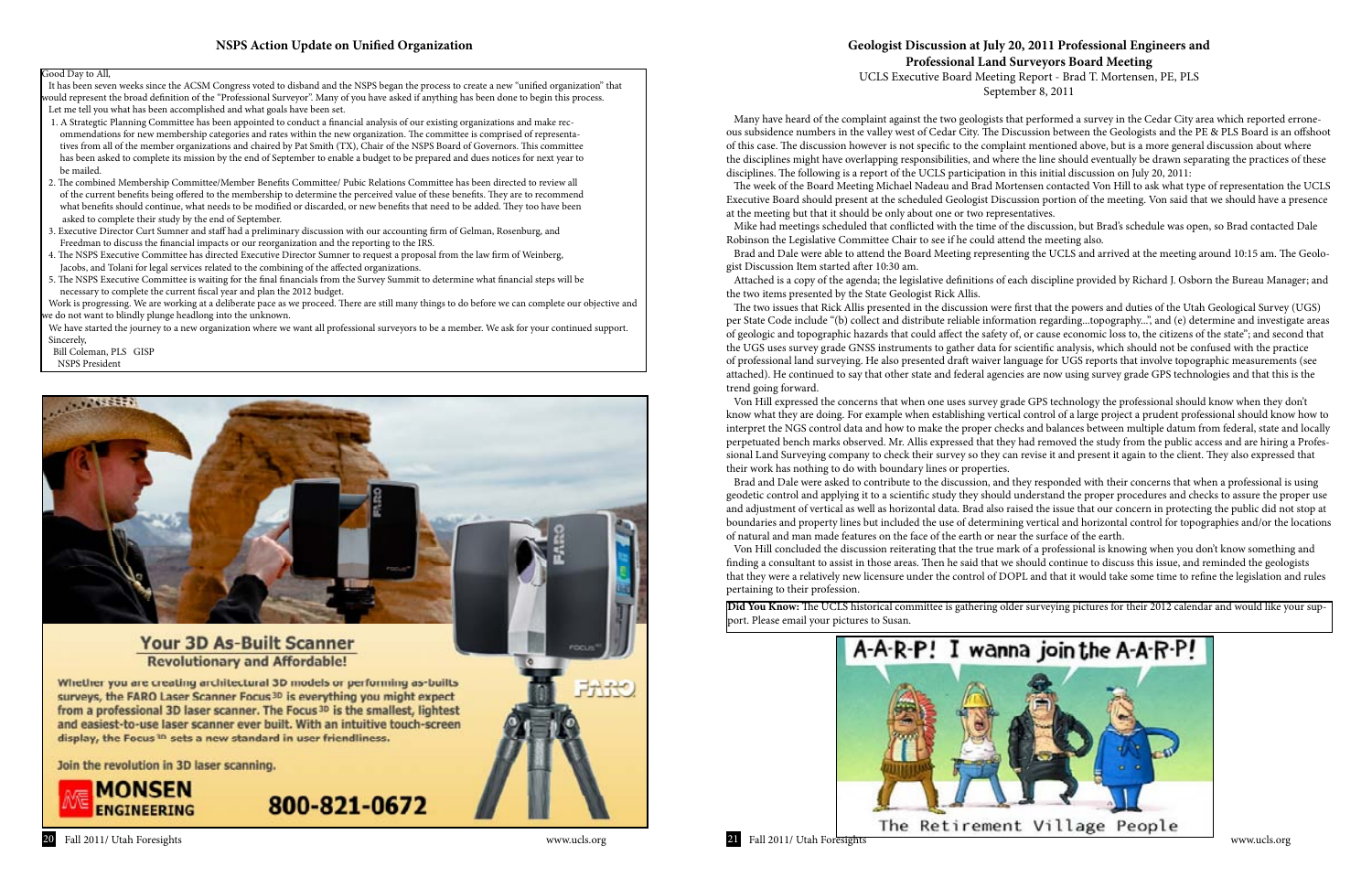#### **PROFESSIONAL ENGINEERS & PROFESSIONAL LAND SURVEYORS BOARD MEETING July 20, 2011 9:00 AM**

#### **ADMINISTRATIVE BUSINESS:**

- 1. Call meeting to order
- 2. Sign travel reimbursement
- 3. Review and approve minutes dated May 18, 2011
- 4. Consideration of option to elect a new Board chairperson
- 5. Compliance report

#### **APPOINTMENTS:**

- 1. 9:20 A.M. R. Craig Brown, probation interview
- 2. 9:40 A.M. Lance Mackie, probation interview
- 3. 10:00 A.M. Andy Li, requesting the PE exam be waived in his case
- 4. 10:15 A.M. Clayton McFall, probation interview, confirmed

#### **DISCUSSION ITEMS: 10:30 A.M. - 12:00 P.M.**

- 1. Geologist uses of GPS technologies for research purposes
- 2. Suspension of Lynn Bernhard license
- 3. Wayne Jeppson, investigation report
- 4. Changes to land surveyor education requirements established in R156 22-302b (2)
- 5. Changes to land surveyor experience requirements established in R156 22-302c (4)
- 6. Continuing education requirement
- 7. Upcoming NCEES Anual Meeting, August 24-27
- 8. Proposed change to definition of "recognized jurisdiction" in R156 22-102(9), tabled at the May meeting
- 9. Lien rights on state properties

#### **Professional Geologist Licensing Act**

#### **58-76-102. Definitions.**

 (2) "Geology" means the science, which treats the study of the earch in general, the earth's processes and history, investigation of the earth's crust and rocks and other materials of which it is composed, and the applied science of utilizing knowledge of the earth's his tory, processes, constituent rocks, minerals, liquids, gases, and other materials for the use of mankind.

 (3) "Practice of geology before the public" means the performance of geology including but not limited to consultation, investiga tion, evaluation, planning, geologic mapping, interpretation of geologic data, preparation of geologic reports, geologic cross-sections and geologic maps, inspection of geological work, and the responsible supervision thereof, the performance of which is relevant to public welfare or the safeguarding of life, health, property, and the environment, except as otherwise specifically provided in this chapter.

#### **Professional Engineer and Land Surveyor Licensing Act**

#### **58-22-102. Definitions.**

 (11) "Professional land surveying or the practice of land surveying" means a service or work, the adequate performance of which requires the application of special knowledge of the principles of mathematics, the related physical and applied sciences, and the relevant requirements of law for adequate evidence to the act of measuring and locating lines, angles, elevations, nature and man made features in the air, on the surface of the earth, within underground workings, and on the beds of bodies of water for the pur pose of determining areas and volumes, for the monumenting or locating property boundaries or points controlling boundaries, for the platting and layout of lands and subdivisions of lands including topography, alignment and grade of streets, and for the pre paration and perpetuation of maps, record plats, field notes records, and property descriptions that represent theses surveys and other duties as sound surveying practices could direct.

#### **UGS Powers and Duties**

#### **State Code 79-3-202. Powers and duties of survey.**

(1) The survey shall:

(a) assist and adivse state and local agencies and state educational institutions on geologic, paleontologic, and mineralogic subjects;

(b) collect and distribute reliable information regarding the mineral industry and mineral resources, topography, paleontology, and geology of the state;

(c) survey the geology of the state, including mineral occurrences and the ores of metals, energy resources, industrial minerals and rocks, mineral-bearing waters, and surface and ground water resources, with special reference to their economic contents, values, uses, kind, and availability in order to facilitate their economic use;

(d) investigate the kind, amount, and availability of mineral substances contained in lands owned and controlled by the state, to contribute to the most effective and beneficial administration of these lands for the state;

(e) determine and investigate areas of geologic and topographic hazards that could affect the safety of, or cause economic loss to, the citizens of the state;

(f) assist local and state agencies in their planning, zoning, and building regualtion function by publishing maps, delineating appropriately wide special earthquake risk areas, and, at the request of state agencies or other governmental agencies, review 22 Fall 2011/ Utah Foresights www.ucls.org the siting of critical facilities;

(g) cooperate with state agencies, political subdivisions of the state, quasi-governmental agencies, federal agencies, schools of higher education, and others in fields of mutual concern, which may include field investigations and preparation, publication, and distribution of reports and maps;

- (h) collect and preserve data pertaining to mineral resource exploration and development programs and construction activities, such as claim maps, location of drill holes, location of surface and underground workings, geologic plans and sections,
- (i) study and analyze other scientific, economic, or aesthetic problems as, in the judgment of the board, should be under-
- taken by the survey to serve the needs of the state and to support the deveolpment of natural resources and utilization of lands
	-
	-
	-
	-
	-

drill logs, and assay and sample maps, including the maintence of a sample library of cores and cuttings; withing the state;

(j) prepare, publish, distribute, and sell maps, reports, and bulletins, embodying the work accomplished by the survey, directly or in collaboration with others, and collect and prepare exhibits of the geological and mineral resources of this state and interpret their significance;

(k) collect, maintain, and preserve data and information in order to accomplish the purposes of this section and act as a repository for information concerning the geology of this state; (l) stimulate research, study, and activities in the field of paleontology; (m) mark, protect, and preserve critical paleontological sites; (n) collect, preserve, and administer critical paleontological specimens until the specimens are placed in a repository or curation facility;

(o) administer critical paleontological site excavation records; (p) edit and publish critical paleontological records and reports; and (q) by following the procedures and requirements of Title 63J, Chapter 5, Federal Funds Procedures Act, seek federal grants, loans, or participation in federal programs, and, in accordance with applicable federal program guidelines, administer federally funded state programs regarding:

- (i) renewable energy;
- (ii) energy efficiency; and
- (iii) energy conservation.

 (2) (a) The survey may maintain as confidential, and not as a public record, information provided to the survey by any source.

 to maintain the confidentiality of the accepted information. source.

- (b) The board shall adopt rules in order to determine whether to accept the information described in Subsection (2)(a) and
- (c) The survey shall maintain information received from any source at the level of confidentiality assigned to it by the
- (3) Upon approval of the board, the survey shall undertake other activities consistent with Subsection (1).
- (4) (a) Subject to the authority granted to the department, the survey may enter into cooperative agreements with the en tities specified in Subsection (1)(g), if approved by the board, and may accept or commit allocated or budgeted funds in
	-
	-
	-

connection with those agreements.

 (b) The survey may undertake joint projects with private entities if: (i) the action is approved by the board;

- (ii) the projects are not inconsistent with the state's objectives; and
- (iii) the results of the projects are available to the public.

**Draft Waiver Language for UGS reports that involve topographic measurements** "While some types of geologic work performed by the Utah Geologic Survey (UGS) use survey grade Global Navigation Satellite System (GNSS) instruments, the UGS does not employ licensed Professional Land Surveyors, nor does it perform land surveying. The geologic work performed by the UGS using GNSS instruments is intended only for use in scientific analysis. This work should not be used for determining or locating property boundaries, for land plats, for alignment or grading of roads, or for any of the other purposes that are the responsibility of a Professional Land Surveyor, as defined by the Utah Code, Title 58, Chapter 22, Section 102. Users of the UGS geologic work involving data collected with GNSS instruments should consider above stated limitations and the errors inherent in GNSS-derived locations before making any land-use decisions."

**Did You Know:** The UCLS Historical Committee has a new Committee chair. Kevin Bishop has accepted the responsibility and will replace Scott Peterson.

USGS Powers and Duties continued: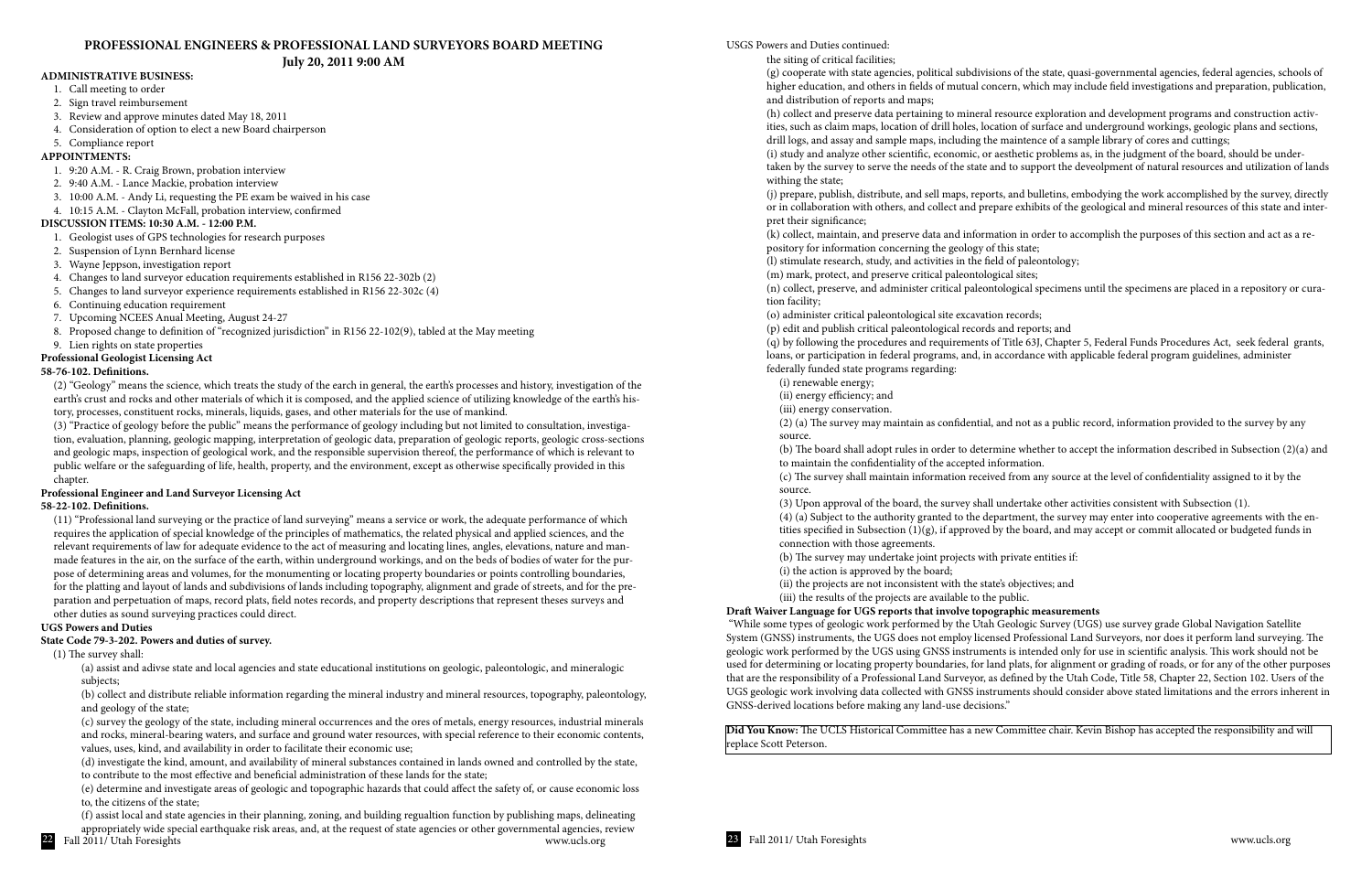### **Letter to DOPL regarding Geological Subsidence Study / Unlicensed Practice of Land Surveying**

September 16, 2011 Richard J. Oborn Bureau Manager Division of Occupational and Professional Licensing PO Box 146741 Salt Lake City, UT 84114 RE: Geological Subsidence Study/Unlicensed Practice of Land Surveying

#### Dear Richard:

 The Utah Council of Land Surveyors (UCLS) Executive board held a meeting on September 10, 2011. One of the topics discussed was the ongoing Division of Occupational and Professional Licensing (DOPS) investigation involving the Utah Geological Survey (UGS) and a subsidence study preformed near Cedar City, Utah. The UCLS Executive Board unanimously approved the following directive:

 *The Utah Council of Land Surveyors hereby petitions DOPL to penalize those individuals and organizations involved with the subsidence study and the subsequent publication thereof, to the farthest extent allowed under the Professional Licensing Laws of the State of Utah.*

 This request is made after careful consideration of the information we have been provided and the circumstances surrounding the Subsidence Study. These include but are not limited to: the blatant, yet preventable, errors committed by the UGS during the performance of the study; the severity of harm to the public caused by the publication and republication of the study, potentially causing irreversible damages to future growth of the area; the lack of desire to correct the error; and the apparent refusal to recognize the disparity between two separate and distinct licensed professions.

 It is our understanding that the UGS believes the Licensed Profession of Land Surveying is limited to boundary surveying. While the UCLS understands that some of the instruments and technology a surveyor utilizes, e.g. GPS, are available to the general public, the application, interpretation and distribution of the data gathered by these certainly falls under the definition of the practice of land surveying:

#### **58-22-102. Definitions.**

(11) "Professional land surveying or the practice of land surveying" means a service of work, the adequate performance of which requires the application of special knowledge of the principles of mathematics, the related physical and applied sciences, and the relevant requirements of law for adequate evidence to **the act of measuring and locating lines, angles, elevations, natural and man-made features in the air, on the surface of the earth, within underground workings, and on the beds of bodies of water for the purpose of determining areas and volumes,** for the monumenting or locating property boundaries or points controlling boundaries, and for the platting and layout of lands and subdivisions of lands, **including the topography,** alignment and grades of streets, **and for the preparation and peretuation of maps,** record plats, **field notes records,** and property descriptions that represent these surveys **and other duties as sound surveying practices could direct.**

 Services encompassed by the definition of the practice of land surveying include, but are not limited to, acts of consultation, investigation, testimony evaluation, expert technical testimony, planning, mapping, assembling, and interpreting gathered measurements and information related to any one or more of the following:

- Determing by measurement the configuration or contour of the earth's surface or the position of fixed objects thereon
- Determining by performing geodetic surveys, the size and shape of the earth or the position of any point on earth
- Determining by the use of principles of surveying, the position for any survey monument (boundary or non-boundary) or reference point; establishing or replacing any such monument or reference point
- Creating, preparing, or modifying electronic, computerized, or other data, relative to the performance of the activities in the items above.
- The creation of maps and georeferenced databases representing authoritative locations for boundaries, the location of fixed works, or topography. This includes maps and geogreferenced databases prepared by any person or government agency where that data is provided to the public as a survey product.
- Original data acquisition, or the resolution of conflicts between multiple data sources, when used for the authoritative location of features within the following data themes: geodetic control, orthoimagery, elevation and hydrographic, fixed works, private and public boundaries, and cadastral information.
- Certifcation of positional accuracy of maps or measured survey data.
- Adjustment or authoritative interpretation of raw survey data.
- Acquisition of field data required to authoritatively position fixed works or cadastral data relative to geodetic control.

(NCEES Model Law, revised August 2010, page 4, lines 69-92) and (NCEES Model Rules, revised August 2010, page 5, section 210.25 (A)) The individuals who performed and published this study were not Licensed Professional Land Surveyors, yet they have undoubtedly performed a service which falls under the purview of our profession. The UCLS believes that without appropriate disciplinary action, these individuals may continue to provide services for which they are not licensed, and the misunderstanding concerning the definition of the practice of land surveying will persist.

 Please accept this letter with the understanding that the UCLS has and will continue to include protecting the public a priority of our organization. Sincerely,

Michael W. Nadeau, PLS/CFedS State Chair, UCLS



## **Obituaries**

**Pamela Sue Beitler** 1948 - 2011 Pamela Sue Beitler, age 63, passed away suddenly on Friday, July 29, 2011 at her home in Cottonwood Heights, from a pulmonary embolism. Pamela was born June 23, 1948 in Des Moines, Iowa to her Mother Darlene G. Cadwell and Father Glen Pederson. Her young life was spent in Iowa until she and her Mother moved to Los Angeles, California. Pam attended and graduated from Hoover High School in Glendale, where she met her future and surviving husband Dennis Anthony Beitler. The couple married in 1967. To this marriage was born three children, all whom survive their mother: Shelley Jo Beitler (James Graef), Brett Allen Beitler, and Holly Denise Kastner (Haven Kastner). Surviving: sister Linda Carr. Also surviving are four grandchildren: Colton, Ashlynn, Bradly and Brenden Beitler. As an active member of The Church of Jesus Christ of Latter-day Saints, Pam and her husband Denny were waiting for their call to serve a Mormon mission. Pam's special passions were the Young Women, and Family History. She recently served in the Relief Society Presidency where she was a great service to so many. She was considered a dynamic and inspirational leader. She began her career as a dental hygienist and later worked 10 years for Continental Airlines where she retired in 2010. Pamela's greatest passion was her family. She enjoyed attending and officiating in the 75th Year Family Reunion in Iowa. She also loved scrap booking. Living the words spoken of Pam's beloved grandmother Margaret Cadwell Schultze, "She spent her life in the service of others and heaven welcomes her with open arms." A viewing will be held on Monday, August 1, 2011 at Cannon Mortuary, 2460 E. Bengal Blvd, in Cottonwood Heights, between 6 p.m. Funeral services will be held on Tuesday, August 2, 2011 at the Butler Stake Center, 7035 S. Nutree Drive (3300 E.) in Cottonwood Heights at 11 a.m. Viewing: 10:00 a.m. to 10:45 a.m. prior to service at the church. Interment: Holladay Memorial Cemetery, 4900 S. memory Lane in Holladay, Utah. Online condolences at www.cannonmortuary.com

**Brett Jay Blechert** passed away at home on Sunday, July 3, 2011 in the presence of his loving family after a brave and hard fought

battle with cancer.

 He was born October 19, 1958 in Ogden, Utah to Dell Blechert and Jacqueline (Geiger) Nielsen. Brett married his long-time companion and best friend, JoLyn Marie Blechert, on October 22, 2010. The marriage was long awaited by family and friends and was celebrated at their home beneath the big ash tree in the back yard.

 He served in the U.S. Air Force Reserves. Brett worked for Great Basing Engineering for the past 33 years where he made many wonderful friendships with co-workers and clients. To his friends and clients - thank you for all your support.

 Brett was a man who was true to his word. A handshake and a promise was all he needed. He made friends quickly and was always offering to help out his family and friends when they needed. In return, those friends and family were there for him in his

time of need.

 Brett was a member of The Church of Jesus Christ of Latter-day Saints, Warren Ward. Our extended family, the Warren Ward, has been a great example of community support, true friendships and brotherly love. Thank you. Brett enjoyed snowmobiling, riding motorcycles, boating, jet skiing, keeping a beautiful yard and playing outdoors with family.

 Brett is survived by his wife, JoLyn M. Blechert, Warren, sons Sean (Dupree) Blechert, Sunset, UT; Nathan Hathaway, Warren, UT; daughter Michelle Sausameda, Magna, UT and four grandchildren, Alexus, Stormie, Daxton and Ella.

 Also surviving are brothers, Roger (Julie) Blechert, Wellsville, UT; Doug (Brenda) Blechert, Farr West, UT; Chad (Beth) Blechert, Mobile, AL; sisters Debi Blechert, Buda, TX; Jolette (Larry) Larsen, Ventura, CA; and a very special "Angel" - his step-mother and wonderful caregiver throughout his illness, Maudie Blechert, Pleasant View, UT.

He was preceded in death by his parents.

 Funeral services will be held on Friday, July 8th at 11 a.m. at the Warren - West Warren LDS Chapel, 856 North 5900 West. Family welcomes friends to meet with them on Thursday from 6 to 8 p.m. at Lindquist's Roy Mortuary, 3333 West 5600 South and Friday from 9:45 to 10:45 a.m. at the Warren - West Warren Chapel.

Interment, Warren - West Warren Cemetery.

Send condolences to the family at : www.lindquistmortuary.com



son and two daughters.

playing with his grandchildren.

Gerry, his grandson, Bronson, and brother-in-law Stanley Crane.

 Special thanks to Marie Prince, Dr. Alfaro, Dr. Hendrix, and the Iron County Home Health gang. Also the good Samaritans of the Te'Ha camp ground that worked tirelessly to help us.

southernutahmortuary.com.



Funeral services will be held Friday, July 29, 2011 at 11 a.m. at the 7th/9th Ward LDS Church located at 256 South 900 West in Cedar City, Utah. Viewing will be held Thursday, July 28, from 6:00 to 8:00 pm at the Southern Utah Mortuary, located on 190 North 300 West in Cedar City, Utah and again Friday morning from 9:30 to 10:30 am at Southern Utah Mortuary. Interment in the Cedar City Cemetery under the direction of Southern Utah Mortuary. Online guest book can be located at www.

**Neil "Bud" Leroy Rhodes**, 72, passed away on July 23, 2011 near Navajo Lake, Utah. He was born on October 13, 1938 to Alvetta and Harry Neil Rhodes. He was married to Emily Mae Wilcock on May 29, 1959 in the St. George Temple. They were blessed with a

Bud graduated from Cedar High School in 1956 and then from CSU in 1959. He worked as a city engineer in Cedar until he moved to Las Vegas with his family to work at the Nevada Test Site from 1963 - 1973. They moved with their three children to Cedar City to become partners in Bulloch Brothers Engineering. He also held a position as County Planning Commission Chairman. In 1994, Bud sold his share of the business to his son Brad, but continued to work until he retired in 2008. His favorite job was

Bud was an active member of the Church of Jesus Christ of Latter-Day saints and held numerous callings over the years. He loved the outdoors, was an avid fisherman, hunter, and was wonderful with Dutch oven cooking. He loved to go to Hogs Heaven and be with the gang. Bud handled his long health challenges with dignity and a positive attitude.

Bud is survived by his loving wife, Emily and their three children: Jill (Paul) Snyder of Cedar City, Brad (Nan) Rhodes of Cedar City, and Gaylynn (Kurt) Gale of Draper, his two sisters Janice Crane and Jean Rhodes (Vern) Fridley, his brother Kendall, eight grandchildren, three great-grandchildren and one on the way. He was preceded in death by his parents, Harry and Alvetta, his sister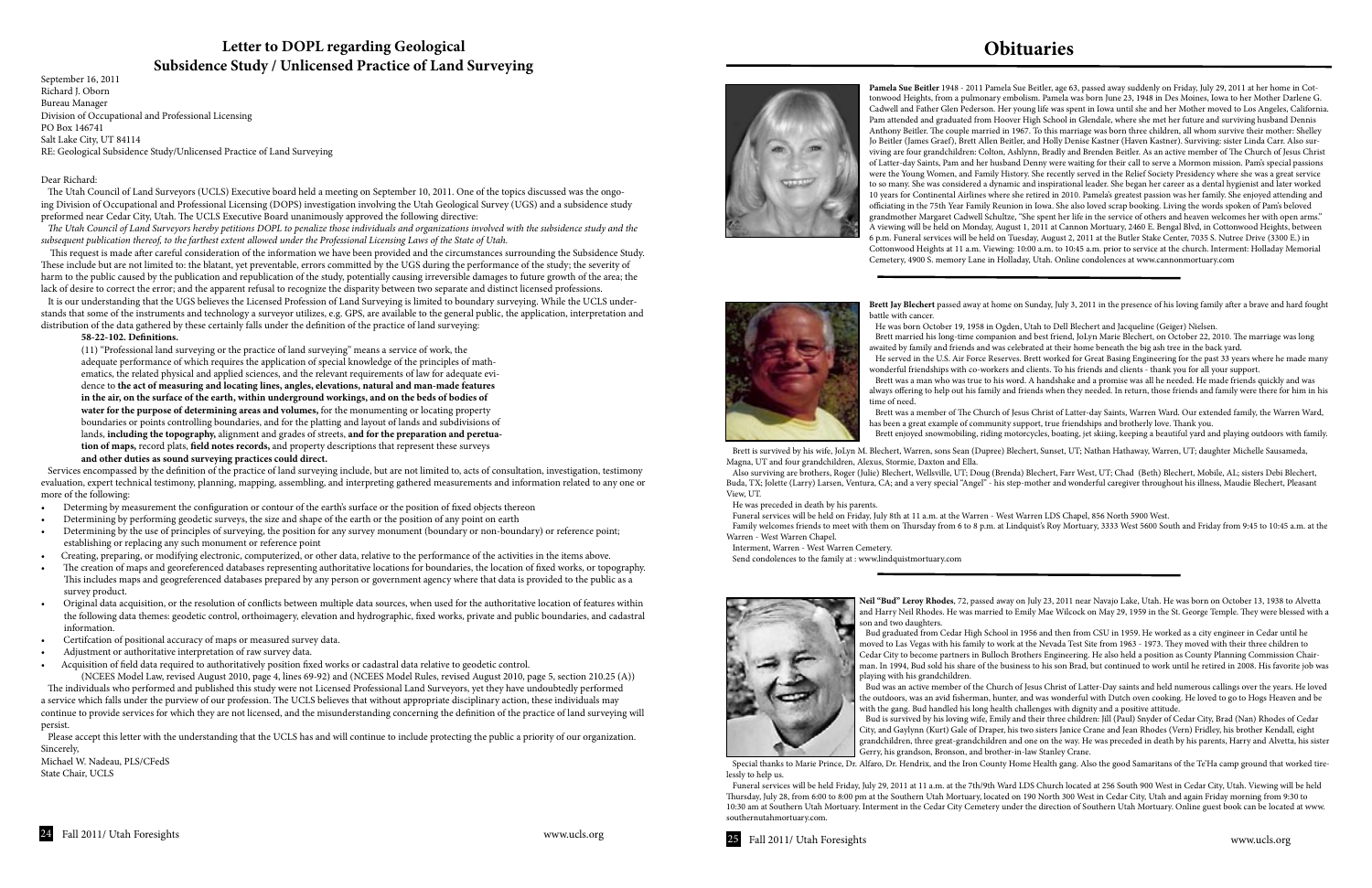**National Society of Professional Surveyors Board of Governors Minutes San Diego - July 10, 2011**

#### 1.0 Call to Order - Patrick Smith 9:37 a.m.

1.1 Operating Rules

1.1.1 Name & State When Addressing Group

1.1.2 Cell Phone Policy -\$100 penalty to TrigStar Fund

2.0 Roll Call/Proxies/Declaration of Quorum - J. Anthony Cavell

#### **We have a quorum**

3.0 Approval of Minutes Orlando, Fla. - November 14, 2010

#### **Approved by voice without objection**

4.0 Introduction of Guests

#### 5.0 Additions to and Approval of Agenda

 Item 8.7 - Four Corners Brochure Design and Printing Budget by Gov. Warren Ward (Colorado) Item 8.8 - Future NSPS Directions Proposal by Gov. Warren Ward (Colorado)

6.0 Reports (Please refer to the website to see full reports)

6.1 Nsps President - Wayne Harrison / Bill Coleman

 Past Pres. Harrison: This has been a tumultuous year. I urge you to curb emotions as we make serious business decisions and move forward to provide education and opportunities for our members. I truly enjoyed the visits with many of you at you meetings. We have accomplished a few important things including improving the distribution of news to our members and a new contract with ARM as our insurance provider. We've handled a nuisance lawsuit about copyright infringement and sent letter of support when requested to universities and other boards.

Thank you for you support and assistance during my term.

 Pres. Coleman: I see a strong group of state leaders who will be helping me through the coming year. We will be making changes and need to do some soul searching. The process has started and we should thank Past President Wayne Harrison for that. I believe we will end up with a strong, better organization than the one we have today. I'm looking forward to this year. I will stress communication. Feel free to contact me at any time.

6.2 ACSM Executive Director - Curt Sumner

 I assume you have been receiving the weekly newsletter they search out articles and we still submit contenet- we get a little revenue and it looks like it is working well.

 For the first time we got someone on the ABET advisory council, John Matonich. We need to keep our pool of evaluators strong. It is very important. Private sector input is critical. Several others are also representing us. Joe Dolan is on COFPAES. Gary Thompson is on NGAC and NCEES geodetic committee.

 Our bank account balance is the lowest I have ever seen it in five years at \$61K. In Michigan there is a ProAmerica CD at \$250K and a Bank of America CD at \$560K.<br>
26 Fall 2011/ Utah Foresights www.ucls.org

 The radio hour is every Monday at 11 o'clock EST. Several in this room have been on the program with me. I'm looking for that county surveyor in the PLSS states now. I need suggestions for topics and people to comment. Please listen to them - they are also archived - it is about us- they have broad focus.

 Regarding R.R. abandonment, legislators want to hear from a voter of theirs. It is important. We've have some success. I want to reiterate that the LightSquared issue is very important - we represent a large portion of the revenue from the use of GPS. We will need your feedback on the arrangements with Esri. We want to do the right things going forward. There are arguments that one can get CEUs at home.

 I have a few presentation to make; Louisiana celebrates 50 years, Best state society newsletter- Wyoming, Best website - Florida, California web and newsletter and Website and affiliate of the year.

6.3 NSPS Treasurer - John Fenn

 My report covers three areas: programs finances, what moneys are available and a proposed budget that will really hurt. Look for members in you organization who deserve to be nominated into fellow status.

We are void of coffee and refreshments I was shown \$190 per pot of coffee and a terrible lunch would have been \$52.

 Invite your national officers to your annual. We want you to use curt or the President and make them do something but in return help by covering some of the expenses.

 Bill Coleman already mentioned using electronics to increase communications. Committee chairman look to using conference calls for your meetings through the main office.

 The CST program really did well to date with income of \$40K exp of \$30K and over 20 exams this last quarter. Their budget is \$136K with expenses of \$95K. Each state has a CST director; use him.

We continue to work the FEMA to develop additional concepts for improving their mapping. They are open to this but we keep find ing problems. Legislation to reinstitute the technical map advisory council, many people will give testimony. Send your congressmen a request to support this. The vote happens Friday (HR 1309 flood insurance reform). **COFAS** - will reinstitute a practice to bring in administrators so these folks will tell what works are coming in advance of publication This is a great opportunity for any member.

 TrigStar \$681 income and expenses of \$5. Their budget is \$16K with expenses of \$25K. We support the TrigStar program and remind you that publicity is important.

Hydro program is lower with income of \$2.6K and expenses of \$1.9K.

 SaLIS has income of \$3.1K and expenses of \$1.5K. Their budget is \$37K with expenses of \$75. The BoD is considering modifying our publications to better contain costs.

 We've declined in membership about 30% so I challenge you governors to go after reviving old memberships. My budget needed a machete attack - after cutting we still have overage. It is critical that we get more members! Our existing budget is \$665K after cutting \$180K we have expenses of \$826K, meaning I still have to come up with \$216K to make the budget balance. It is critical that we get new members to continue our progress. We have overall \$531K income \$870K budgeted so we are down about \$357K Our expenses to date are \$463K budgeted \$870K leaving about \$400K at about half way through the year pretty close to target. Our income is down; we will have to use cash reserves. 6.4 ACSM Reorganization Committee - Dan Martin

 Please indulge me to give you a bit of history. In 2009 we hired a consultant to help with perceived problem of membership. We created a committee based on that report and concluded we couldn't market ourselves and were dysfunctional, so we said we need to change the tact of the committee and ask what is wrong with our organization? They showed us as flawed. There was a lack of awareness, a lack of perceived value. They also thought we used an outdated and nega tive stereotype in the term "surveyor." So a new committee was formed, the ARC, to look at recommendations and made a report in attempt to put on paper possible solutions - one of which was, "As we go forward, communication will be critical to changes finally noted and they will only happen if leadership is united to common goal." So we created yet a third committee. It more or less created itself to hit a moving target, we met in January 2010 and came up with a proposed organizational structure and revised vision - to do this as unified organization- no the old ACSM. Anything perceived as division within the surveying field is negative so anything we can do to tear down silos was good. The theme of the plenary session was "integration"; Combining technologies. Juliana Blackwell spoke of challenges and, as Mr. Fenn identified, we are facing challenges. Speaking for myself we feel they had fantastic input Committee recommendations from the ARC to the ACSM:

1) MOs reorganize understanding urgency and form a new org or individual organizations (we received a clear majority direc-

tion from our poll)

2) Structure consider existing NSPS structure with recognition for additional disciplines

3) MOs adopt new vision statement crafted by ARC in 2011 4) Name should NOT contain "surveying" or "mapping" but contain geomatics. (This is contrary to the response from our poll where a majority wanted ACSM almost none supported something new, but we think people just don't understand what the word surveying means.)

5) Create committees to work quickly to address the issues. I apologize for the lack of communication from our committee. It was because it is hard to send out a message saying "we haven't gotten anything done."

6.5 Joint Government Affairs - John Matonich

 Even though the economy is n the dumps and even though GPS is under serious attack and I can't hit a golf ball out of my shadow... It is still a great day to be a SURVEYOR!

 **SBA** size standards - currently 4.5M but they want to make them \$19M. They hear that technology is killing us, it is too expensive for smallest businesses. Hearings are being held. COFPAS can't decide hearing good arguments either way. We will have fall meeting and we want to have a **Lobby Day** - this is important. **3% withholding** was moved back one year but still not gone. **RR Monumentation** needs some war stories- especially from harmed property owners. Gary Thompson was appointed to **NGAC** committee he is an excellent appointment. **NRCS Brooks Act violation** - we are fighting a battle. they are actually telling homeowner what to pay - COFPAES is working diligently trying to keep this from becoming an epidemic. **GPS** is going away if **Light Squared** proposal is not changed. We are being called the 0.5% expendable collateral damage. We will see significant interference to end high precision work. We are doing everything we can. We are lining up congressmen. This is every body's battle. The thing everyone agrees on that there is a problem. We need your help to help the coalition and all to fight this battle- contact your legislator tomorrow!- Polish you total stations and chains. Airlines and DoD said we think we need some more study- somebody will be thrown under the bus...US! We need to bark loud and long - we need national! We've got thousands of members and 10s of thousands of surveyors and we need to make a grass roots campaign. LighSquared has stated: We've spend \$4B and have \$17B more to go. We can't let this be someone else's fight. We need to let congress have a hearing from surveying! -A **GSA** proposal to modify form SF334 for AEC services to delete part two- we are monitoring it presently. -**PAC** donated \$2,000 last year. We have several folks who automatically donate to it. The balance is something like \$37,000. So we have a good fund that we use carefully with oversight by the trustees.

Board of Governors Minutes cont.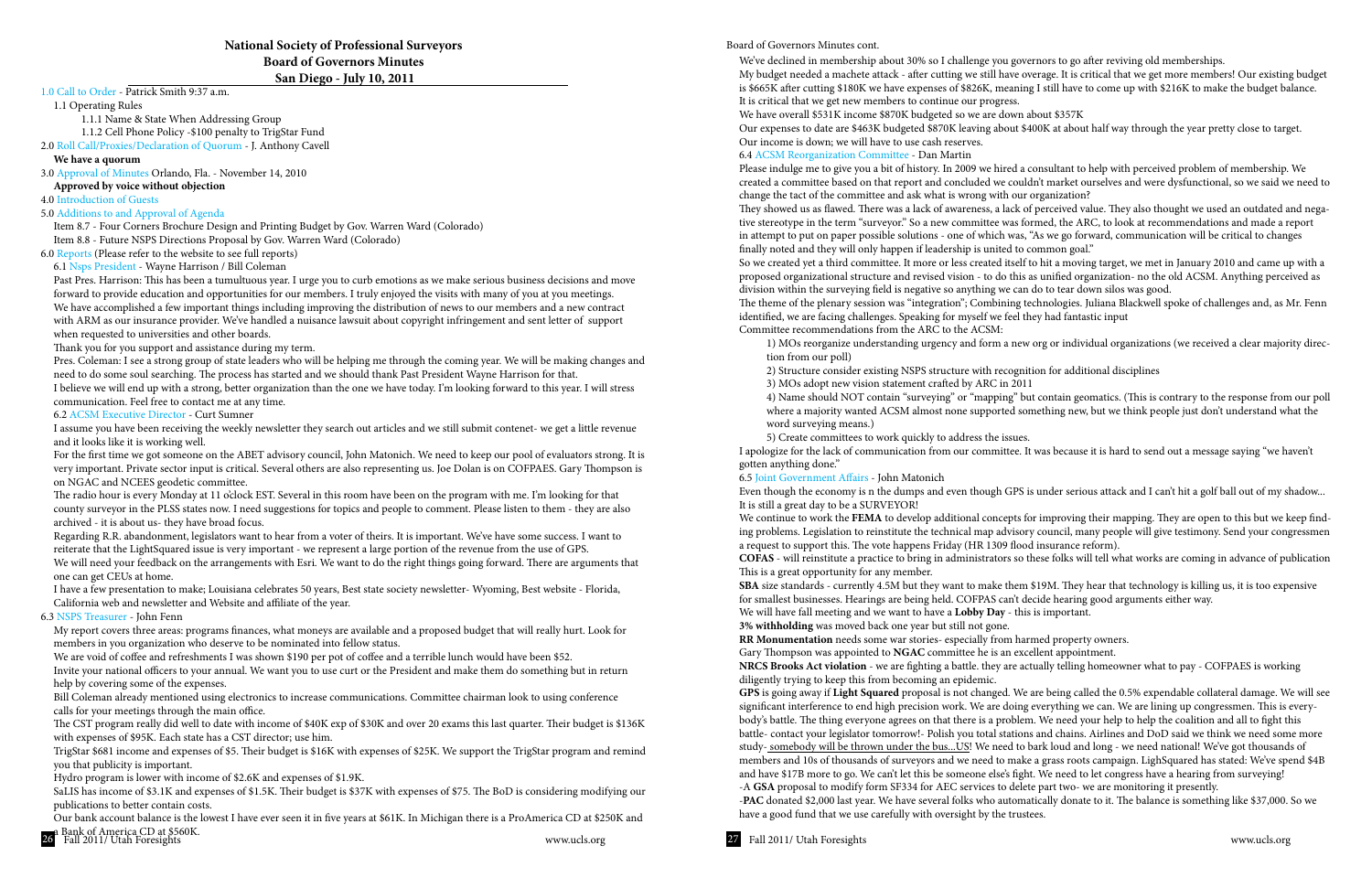6.6 ACSM Conferences - John D. Hohol

(see website)

6.7 Federation International des Geometres - John D. Hohol

(see website)

6.8 Certified Survey Technician Program - Bill Coleman

 The CST is continuing to work as one of our best programs. It is running profitably. We would really like to see increased participa tion. It is active in all 50 states. We have about 1,900 CST nationwide. More would be better.

6.9 NSPS Foundation - John Swan

(see website)

6.10 NSPS Membership Development - Craig Amey

I passed around a questionnaire please fill out and pass them back. Report is on the website.

6.11 Trig-Star - Bob Miller

TrigStar winners were from Puerto Rico, Illinois and Washington

6.12 NGS- Ronnie Taylor

(see website)

6.13 Surveyors Historical Society - Frank Thousand

 Rich Leu made a presentation from the Surveyors Historical Society consisting of a slide show and how the museum needs contin ued support. See more at: http//www.Nationalmuseumofsurveying.org

#### 6.14 Student Competition - Rich Vannozzi

 The committee met earlier and decided the competition will be held on March 13-16, 2012 with the Professional Land Surveyors of Oregon. The topic will be "GIS." I will send out an announcement packet. It is very important that it gets to the programs in your states.

#### 6.15 NSPS Governors' Webpage - Tony Cavell

 In the past you as governors were obligated to use the uniform report form and keep us informed about the name and contact information for our association and its leadership and for yourselves. This had two major drawbacks. It took many reminders from the secretary to get a majority of the affiliate reports submitted an after they were received they were reformatted and made useful on the website.

#### 6.16 Survey USA - Debi Anderson

 The website is up and lie and almost ready to be published. We have over 400 points entered. Only 8 didn't participate. Some of them did but data is till in transit. Participants included over 2,400 people. The website is going to be http://www.gpsday.com. Perhaps in the future we can include geocahes!

6.17 ASCM Realignment Committee - See 6.4

6.18 Youth Outreach - Wayne Hebert

Dir. Hebert presented certificates to governors for their states' support.

6.19 Accreditation Board for Engineering and Technology - Amanda Reid

 ACSM provides the criteria and evaluators (peers) commissioners ACSM is on 3 commissions. ABET came up with outreach based assessment and in last 2 years we have harmonized that information with our programs. Traditionally if a program comes to us without criteria they may use general criteria. We don't have criteria for surveying associate program. We have been discussing accrediting GIS programs; on how you would put that together.

7.0 Unfinished Business - Tracking of Prior Business of the NSPS Board of Governors

7.1 Machine Control/Guidance

Update from the Ad Hoc Committee to develop a Position Statement on machine control & machine guidance.

7.2 Four Corners Monument

Update from Warren Ward on the Four Corners Brochure.

7.3 Online (Electronic) Voting

Update from the Electronic Voting Committee.

7.4 South Carolina Board Registration

 Motion to NSPS Board of Directors that a letter from the President and Chairman of the Board of Governors be sent to SCBR in support of surveying without a license issue relative to coastal Carolina University being awarded a surveying contract by DHEC was passed by the Board of Directors and a letter was issued.

#### 7.5 State Society Membership Inclusion

 Motion that it be resolved that a top priority of NSPS will be to find a way to include as members every member of each participating State Society was passed by the Board of Directors.

#### 7.6 Survey USA

֦

 Motion was made to NSPS Board of Directors to assign an ad hoc committee to organize and implement "Survey USA", a nationwide program to be run through the state affiliates for same day observation of GPS points during National Surveyors Week. Motion was passed by the board of Directors and Debi Anderson, Governor for Montana was appointed to chair the committee.

Board of Governors Minutes cont.

## Board of Governors Minutes cont.<br>7.7 Rescind Automatic Dues Increase

 Motion made to the NSPS Board of Directors to immediately halt the automatic dues increase, as tied to the CPI, to be replaced by annual review by the Board of Directors. The annual review is to be effective for the 2012 budget cycle. Motion failed to pass the Board of Directors.

#### 7.8 NSPS Funds to ACSM

 Motion made to the NSPS Board of Directors to immediately halt all cash gifts to ACSM and accelerate the payment of contractually required member fees on the monthly schedule as outlined by the NSPS Treasurer to the Board of Governors on November 11, 2010. Motion passed by the Board of Directors.

#### 7.9 Singular National Organization

 Motion made in the NSPS Board of Directors to immediately commence meetings with the Boards of Directors of the other ACSM Member Organizations for the express purpose of creating the unification of the organizations into a singular national geospatial organization. The motion was passed by the Board of Directors. 8.0 New Business

#### 8.1 Governor Committee Appointments

- 1) Affiliate of the Year and Surveying Excellence Committee
- 2) Excellence in Journalism and Student Project Committee
- 3) Map and Plat Contest Committee
- 8.2 Machine Control Position Statement

 NSPS recommends that the appropriate design professional place notes on plans and state in specifications accompanying such plans 8.3 HUD Survey Certification

 Develop a plan of action to oppose the US Department of Housing and Urban Development's use of the Owner's Survey Certifica tion.

#### 8.4 NSPS Membership Categories & Rates

 quest the Board of Directors direct the Strategic Planning Committee to conduct a Financial Operational Analysis of the Rates and Membership Categories of the Organization, and review and recommend Membership Categories and Rates, including a possible CST membership category.

8.5 Elimination of NSPS Sliding Scale Membership

 Request the Board of Directors to eliminate the Sliding Scale membership fee, effective December 31, 2012. 8.6 Dissolution of ACSM

 **Whereas**, the financial situation in which ACSM finds itself suggest it will not be able to meet its obligations beyond October 1, 2011 **Whereas**, NSPS has the membership and the resources to sustain itself in the foreseeable future, and **Whereas,** the NSPS is a creditor of ACSM by having loaned funds over the recent past to cover budgetary shortfalls, and **Whereas,** it is the objective of both entities to promote and protect the geospatial and related professionals that fall under the umbrella known as Surveying and their practitioners, **Therefore**, be it resolved,

*The the National Society of Professional Surveyors (NSPS) Board of Governors urges the NSPS Board of Directors to act to direct the NSPS Delegates to the American Congress on Surveying and Mapping (ACSM) to move to disband the ACSM Congress and to start the corporate dissolution of ACSM and in conjunction with the start of the dissolution process ACSM turn over all operation control, assets and liabilities to NSPS at that time.*

#### 8.7 Four Corners

 The NSPS Board of Governors recommends that the NSPS Board of Directors authorize a budget of \$3,000.00 to cover design, printing and expenses of the Four Corners Brochure. 8.8 Future

 The NSPS Board of Governors recommends that the NSPS Board of Directors consider the adoption of the June 15, 2011 memo by Warren Ward to become effective April 29, 2011 if current restructuring efforts fail to materialize by April 28, 2012. **Motion to postpone passes by majority**

9.0 Assignment of Motions and Action Items to Task Committees-10.0 Luncheon

11.0 Task Committee Breakout Sessions-

12.0 Reports and Recommendations from Task Committees/Act on Motions 13.0 Elections/Presentations

#### 14.0 Good of the Order-

 14.1 Governor's Scholarship Contribution (TrigStar). \$40.00 ea. Smith: Next meetings will be Dec 2-5 Gaithersburg, Maryland and will include election of new chairman and new secretary. Thank you for your contributions and your time

15.0 Adjourn 5:05 p.m.

Respectfully submitted,

J. Anthony Cavell, CFedS

Secretary NSPS Board of Governors 29 Fall 2011/ Utah Foresights www.ucls.org